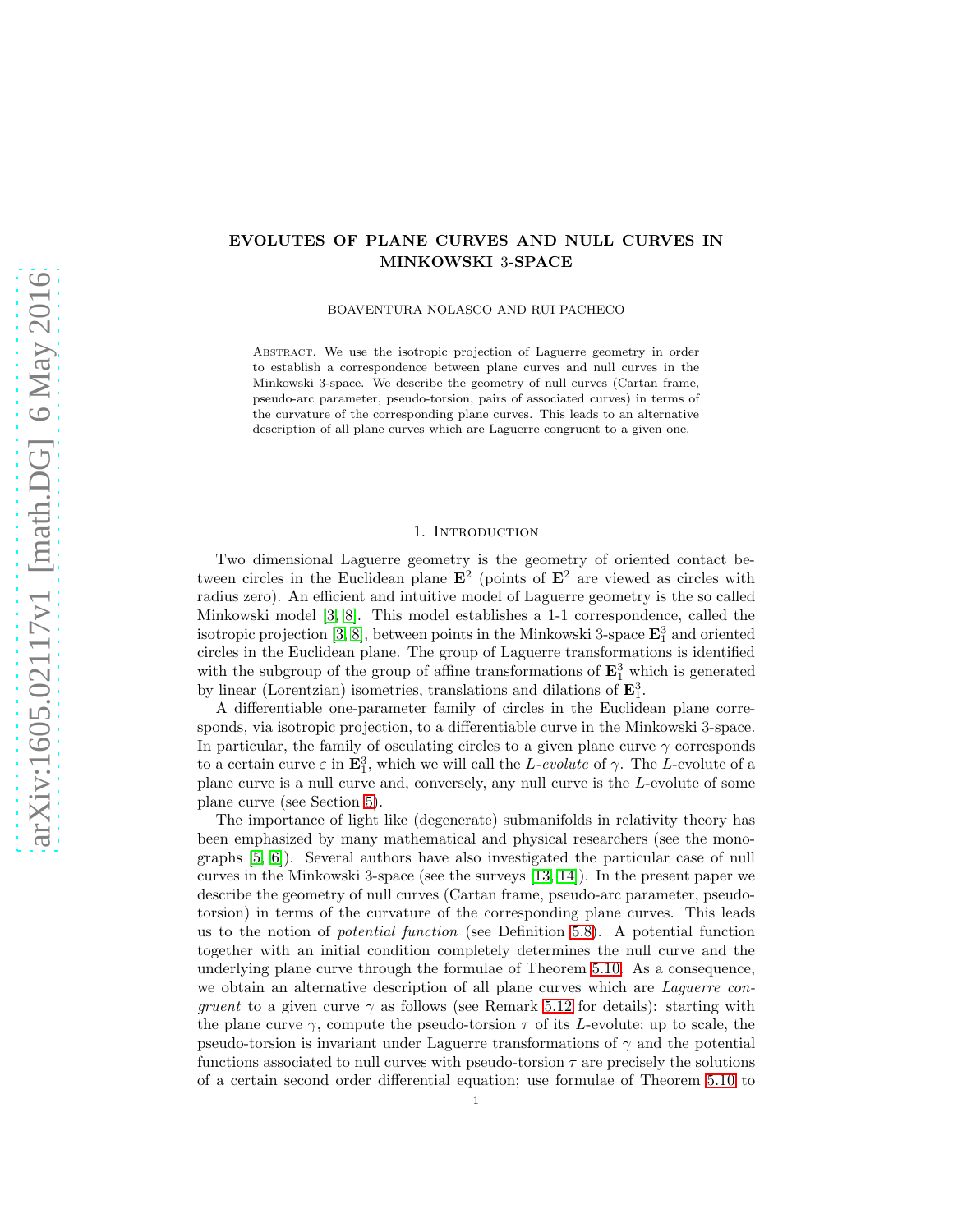recover from these solutions the corresponding plane curves; in this way, we obtain all the plane curves which are Laguerre congruent with  $\gamma$ .

In Section [6,](#page-12-0) we describe, in terms of their potential functions, some classes of associated null curves: Bertrand pairs [\[1,](#page-16-3) [13\]](#page-17-1), null curves with common binormal lines [\[12\]](#page-17-3), and binormal-directional curves [\[4\]](#page-16-4). We shall also prove the following two interesting results on null curves: 1) a null helix parameterized by pseudo-arc admits a null curve parameterized by pseudo-arc with common binormal lines at corresponding points if, and only if, it has pseudo-torsion  $\tau = 0$  (see Corollary [6.6\)](#page-15-0); 2) given a null curve  $\varepsilon$  parameterized by pseudo-arc, there exists a null helix  $\bar{\varepsilon}$  parameterized by pseudo-arc with constant pseudo-torsion  $\bar{\tau} = 0$  and a 1-1 correspondence between points of the two curves  $\varepsilon$  and  $\bar{\varepsilon}$  such that, at corresponding points, the tangent lines are parallel (see Theorem [6.10\)](#page-16-5).

#### 2. Curves in the Euclidean plane

We start by fixing some notation and by recalling standard facts concerning curves in the Euclidean plane.

Let I be an open interval of R and  $\gamma : I \to \mathbf{E}^2$  be a regular plane curve, that is,  $\gamma$ is differentiable sufficiently many times and  $\dot{\gamma}(t) \neq 0$  for all  $t \in I$ , where  $\mathbf{E}^2 = (\mathbb{R}^2, \cdot)$ and  $\cdot$  stands for the standard Euclidean inner product on  $\mathbb{R}^2$ . Consider the unit tangent vector  $\mathbf{t} = \dot{\gamma}/|\dot{\gamma}(t)|$  and the unit normal vector  $\mathbf{n} = J(\mathbf{t})$  of  $\gamma$ , where J is the anti-clockwise rotation by  $\pi/2$ . The pair  $(\mathbf{t}, \mathbf{n})$  satisfies the Frenet equations  $\mathbf{t} = |\dot{\gamma}| k \mathbf{n}$  and  $\mathbf{n} = -|\dot{\gamma}| k \mathbf{t}$ , where  $k = \det(\dot{\gamma}, \ddot{\gamma})/|\dot{\gamma}|^3$  is the curvature of  $\gamma$ . We denote by  $l_{\gamma,t_0}(t)$  the arc length at t of  $\gamma$  with respect to the starting point  $t_0 \in I$ .

Assume that the curvature k is a nonvanishing function on I. Let  $u(t) = 1/k(t)$ be the (signed) radius of curvature at t. The evolute of  $\gamma$  is the curve  $\gamma_{\varepsilon}: I \to \mathbb{R}^2$ defined by  $\gamma_{\varepsilon}(t) = \gamma(t) + u(t)\mathbf{n}(t)$ , which is a regular curve if, additionally, *u* is a nonvanishing function on I. In this case, the curvature  $k_{\varepsilon}$  of  $\gamma_{\varepsilon}$  is given by

<span id="page-1-0"></span>
$$
k_{\varepsilon} = \frac{\det(\dot{\gamma}_{\varepsilon}, \ddot{\gamma}_{\varepsilon})}{|\dot{\gamma}_{\varepsilon}|^3} = \frac{|\dot{\gamma}|}{u\dot{u}}.
$$
 (2.1)

We also have

$$
l_{\gamma_{\varepsilon},t_0}(t) = \int_{t_0}^t |\dot{\gamma_{\varepsilon}}(s)| ds = \pm \int_{t_0}^t \dot{u}(s) ds = \pm (u(t) - u(t_0)),
$$

which means that  $u$  is an arc length parameter of the evolute.

If t is an arc length parameter of  $\gamma$ , the curve  $\gamma_t(t) = \gamma(t) - t t(t)$  is an *involute* of  $\gamma$ . It is well known that the evolute of the involute  $\gamma_i$  is precisely  $\gamma$  and that, for any other choice of arc length parameter, the corresponding involute of  $\gamma$  is parallel to  $\gamma_{\iota}$ .

Finally, recall that, given a smooth function  $k : I \to \mathbb{R}$ , there exists a plane curve  $\gamma: I \to \mathbb{R}^2$  parameterized by arc length whose curvature is k. Moreover,  $\gamma$  is unique up to rigid motion and is given by  $\gamma(t) = \iint \cos \theta(t) dt$ ,  $\int \sin \theta(t) dt$  where the turning angle  $\theta(t)$  is given by  $\theta(t) = \int k(t)dt$ .

#### 3. Laguerre geometry and the Minkowski 3-space

Consider on  $\mathbb{R}^3$  the Lorentzian inner product defined by  $\vec{u} \cdot \vec{v} = u_1v_1 + u_2v_2 - u_3v_3$ , for  $\vec{u} = (u_1, u_2, u_3)$  and  $\vec{v} = (v_1, v_2, v_3)$ . The Minkowski 3-space is the metric space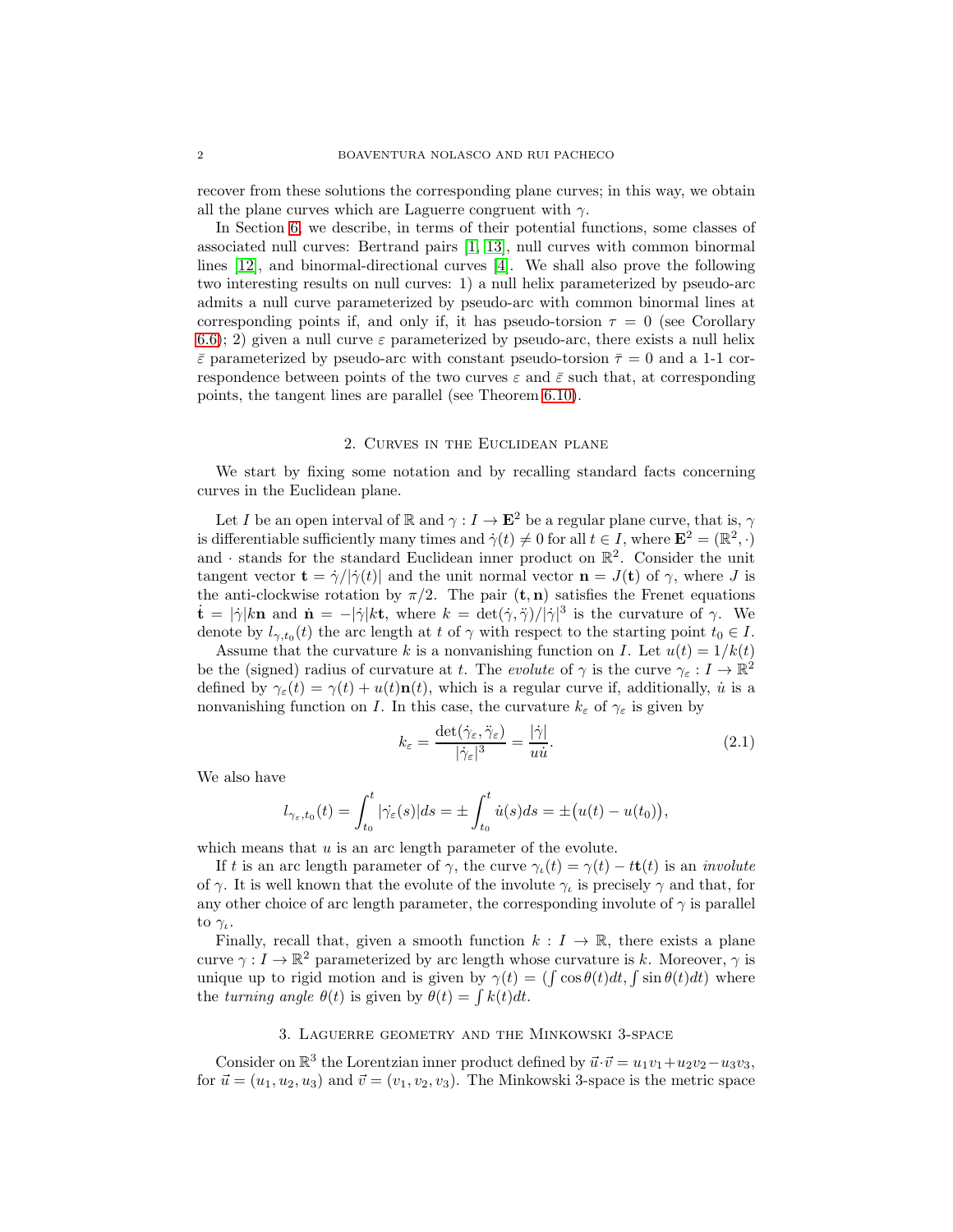$\mathbf{E}_1^3 = (\mathbb{R}^3, \cdot).$  If  $\vec{u} \in \mathbf{E}_1^3$  is a spacelike vector, which means that  $\vec{u} \cdot \vec{u} > 0$ , we denote  $|\vec{u}| = \sqrt{\vec{u} \cdot \vec{u}}$ . The light cone  $C_P$  with vertex at  $P \in \mathbf{E}_1^3$  is the quadric

$$
C_P = \{ X \in \mathbf{E}_1^3 | (X - P) \cdot (X - P) = 0 \}.
$$

We have a 1-1 correspondence, called the *isotropic projection*, between points in  $\mathbf{E}_1^3$  and oriented circles in the Euclidean plane, which is defined as follows. Given  $P = (p_1, p_2, p_3)$  in  $\mathbf{E}_1^3$ , consider the light cone  $C_P$ . The intersection of  $C_p$  with the Euclidean plane  $\mathbf{E}^2 \cong \{(u_1, u_2, u_3) \in \mathbf{E}_1^3 | u_3 = 0\}$  is a circle centered at  $(p_1, p_2)$  with radius  $|p_3|$ . The orientation of this circle is anti-clockwise if  $p_3 > 0$  and clockwise if  $p_3 < 0$ . Points in  $\mathbf{E}^2$  are regarded as circles of zero radius and correspond to points  $P = (p_1, p_2, p_3)$  in  $\mathbf{E}_1^3$  with  $p_3 = 0$ . Making use of this correspondence, Laguerre transformations are precisely those affine transformations  $L : \mathbf{E}_1^3 \to \mathbf{E}_1^3$  of the form  $L(\vec{u}) = \lambda A \vec{u} + \vec{t}$ , where  $\lambda \in \mathbb{R} \setminus \{0\}$ ,  $\vec{t} \in \mathbf{E}_1^3$  and  $A \in O_1(3)$  is an orthogonal transformation of  $\mathbf{E}_1^3$ . For details see [\[3\]](#page-16-0).

# 4. Null curves in Minkowski 3-space

<span id="page-2-2"></span>Next we recall some standard facts concerning null curves in the Minkowski 3-space. For details, we refer the reader to [\[13,](#page-17-1) [14\]](#page-17-2).

A regular curve  $\varepsilon: I \to \mathbf{E}_1^3$  with parameter t is called a *null curve* if  $\varepsilon$  is lightlike, that is  $\dot{\varepsilon} \cdot \dot{\varepsilon} = 0$ . Differentiating this, we obtain  $\dot{\varepsilon} \cdot \ddot{\varepsilon} = 0$ , which means that  $\ddot{\varepsilon}$  lies in Span $\{\varepsilon\}^{\perp}$ . We will assume throughout this paper that  $\varepsilon(t)$  and  $\tilde{\varepsilon}(t)$  are linearly independent for all  $t \in I$  (in particular,  $\varepsilon$  can not be a straight line). Then we have  $\text{Span}\{\varepsilon\}^{\perp} = \text{Span}\{\varepsilon, \varepsilon\}$  and  $\varepsilon$  is spacelike. If  $t = \phi(s)$  is a solution of the differential equation

<span id="page-2-1"></span>
$$
\frac{d\phi}{ds} = \pm \frac{1}{\sqrt{|\ddot{\varepsilon} \circ \phi|}},\tag{4.1}
$$

then  $v = \varepsilon \circ \phi$  satisfies  $|\ddot{v}| = 1$ . In this case, we say that s is a *pseudo-arc parameter* [\[7,](#page-16-6) [13,](#page-17-1) [14\]](#page-17-2) of  $\varepsilon$ .

Suppose now that the null curve  $\varepsilon : I \to \mathbf{E}_{1}^{3}$  is parameterized by pseudo-arc parameter s, that is  $|\ddot{\varepsilon}| = 1$ . The tangent vector is  $\mathbf{T} = \dot{\varepsilon}$  and the (unit) normal vector is  $N = \ddot{\varepsilon}$ . Define also the binormal vector as the unique lightlike vector **B** orthogonal to N satisfying  $\mathbf{T} \cdot \mathbf{B} = -1$ . The *Cartan frame*  $\{\mathbf{T}, \mathbf{B}, \mathbf{N}\}\$  of  $\varepsilon$  satisfies the following Frenet equations:

<span id="page-2-0"></span>
$$
\begin{pmatrix}\n\dot{\mathbf{T}} \\
\dot{\mathbf{B}} \\
\dot{\mathbf{N}}\n\end{pmatrix} = \underbrace{\begin{pmatrix}\n0 & 0 & 1 \\
0 & 0 & \tau \\
\tau & 1 & 0\n\end{pmatrix}}_{A_{\tau}} \begin{pmatrix}\n\mathbf{T} \\
\mathbf{B} \\
\mathbf{N}\n\end{pmatrix},
$$
\n(4.2)

where  $\tau: I \to \mathbb{R}$  is called the *pseudo-torsion* of  $\varepsilon$ . It follows from [\(4.2\)](#page-2-0) that

<span id="page-2-4"></span>
$$
\ddot{\mathbf{T}} - 2\tau \dot{\mathbf{T}} - \dot{\tau} \mathbf{T} = 0. \tag{4.3}
$$

On the other hand, since  $\varepsilon$  is a null curve parameterized by pseudo-arc length, we have  $\mathbf{T} \cdot \mathbf{T} = 0$  and  $\dot{\mathbf{T}} \cdot \dot{\mathbf{T}} = 1$ . Hence the components  $f_i$  of  $\dot{\mathbf{T}} = (f_1, f_2, f_3)$  satisfy

<span id="page-2-3"></span>
$$
\dddot{f}_i - 2\tau \dot{f}_i - \dot{\tau} f_i = 0, \qquad f_1^2 + f_2^2 - f_3^2 = 0, \qquad \dot{f}_1^2 + \dot{f}_2^2 - \dot{f}_3^2 = 1. \tag{4.4}
$$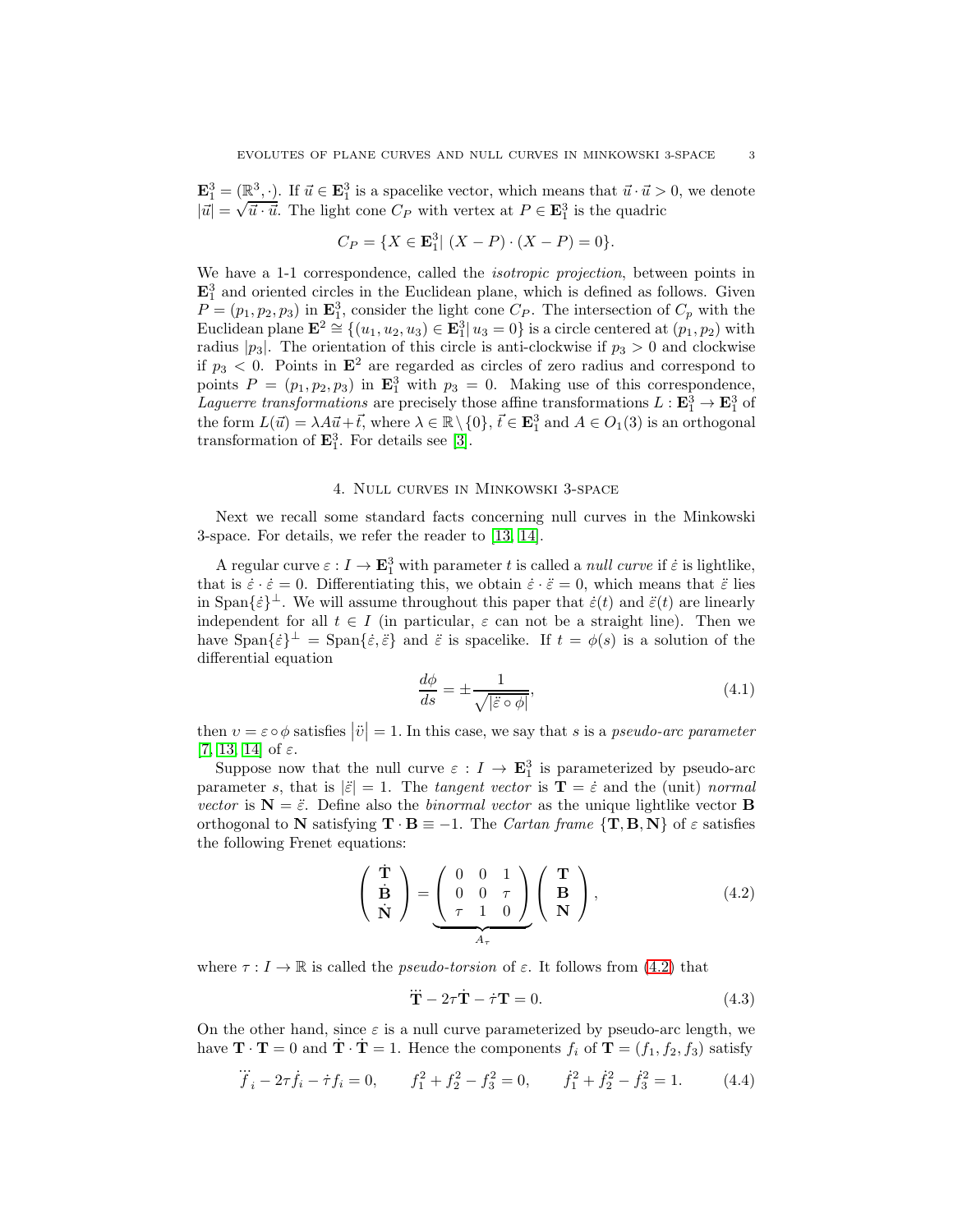Conversely, given a function  $\tau : I \to \mathbb{R}$ ,  $s_0 \in I$  and a fixed basis  $\{T_0, B_0, N_0\}$  of  $\mathbf{E}_1^3$  satisfying

 $\mathbf{T}_0 \cdot \mathbf{T}_0 = \mathbf{B}_0 \cdot \mathbf{B}_0 = 0$ ,  $\mathbf{N}_0 \cdot \mathbf{N}_0 = 1$ ,  $\mathbf{T}_0 \cdot \mathbf{N}_0 = \mathbf{B}_0 \cdot \mathbf{N}_0 = 0$ ,  $\mathbf{T}_0 \cdot \mathbf{B}_0 = -1$ , consider the linear map which is represented, with respect to this basis, by the matrix  $A_{\tau}$ . This linear map lies in the Lie algebra  $\mathfrak{o}_1(3)$ , which means that we can integrate in order to get a map  $F: I \to O_1(3)$ , with  $F(s_0) = Id$ , such that the frame  ${\bf T, B, N} = \{F{\bf T}_0, F{\bf B}_0, F{\bf N}_0\}$  satisfies [\(4.2\)](#page-2-0). Hence  $\varepsilon(s) = \int {\bf T}(s)ds$ defines a regular null curve parameterized by pseudo-arc length with pseudo-torsion  $\tau$ , and  $\varepsilon$  is unique up to Lorentz isometry.

The pseudo-arc parameter and pseudo-torsion are preserved under Lorentz isometries. Regarding dilations, we have the following.

**Proposition 4.1.** If  $\varepsilon$  is a null curve with pseudo-arc parameter s and pseudotorsion  $\tau$ , and  $\lambda \neq 0$  is a real number, then  $\bar{s} = \sqrt{|\lambda|} s$  is a pseudo-arc parameter of the null curve  $\bar{\varepsilon} = \lambda \varepsilon$ , which has pseudo-torsion

<span id="page-3-1"></span>
$$
\bar{\tau}(\bar{s}) = \frac{1}{|\lambda|} \tau(\bar{s}/\sqrt{|\lambda|}). \tag{4.5}
$$

*Proof.* By applying twice the chain rule, we see that the tangent vector  $\bar{\mathbf{T}} = \frac{d\bar{\varepsilon}}{d\bar{s}}$ and the normal vector  $\bar{\mathbf{N}} = \frac{d^2 \bar{\varepsilon}}{d \bar{s}^2}$  of  $\bar{\varepsilon}$  are related with the tangent vector **T** and the normal vector  $N$  of  $\varepsilon$  by

$$
\bar{\mathbf{T}}(\bar{s}) = \frac{\lambda}{\sqrt{|\lambda|}} \mathbf{T}(\bar{s}/\sqrt{|\lambda|}), \qquad \bar{\mathbf{N}}(\bar{s}) = \text{sign}(\lambda) \mathbf{N}(\bar{s}/\sqrt{|\lambda|}).
$$

This shows that  $\bar{s}$  is a pseudo-arc parameter. On the other hand, since the pseudotorsion  $\bar{\tau}$  is the component of  $\dot{\mathbf{N}}$  along  $\bar{\mathbf{T}}$ , formula [\(4.5\)](#page-3-1) can now be easily verified.  $\Box$ 

#### 5. The L-evolute of a plane curve

<span id="page-3-0"></span>A differentiable one-parameter family of circles in the Euclidean plane corresponds, via isotropic projection, to a differentiable curve in the Minkowski 3-space  $\mathbf{E}_1^3$ . In particular, the family of osculating circles to a given plane curve  $\gamma$  corresponds to a certain curve in  $\mathbf{E}_1^3$ , which we will call the *L*-evolute of  $\gamma$ . In the present section, we show that, the L-evolute of a plane curve is a null curve and that, conversely, any null curve is the L-evolute of some plane curve if it has nonvanishing third coordinate. We also describe the geometry of null curves in terms of the curvature of the corresponding plane curves.

<span id="page-3-2"></span>**Definition 5.1.** Consider a regular curve  $\gamma: I \to \mathbf{E}^2$ , with curvature k and parameter t. Assume that k and its derivative  $\vec{k}$  are nonvanishing functions on I. Let  $\gamma_{\varepsilon}$  be its evolute and  $u = 1/k$  its (signed) radius of curvature. The L-evolute of  $\gamma$  is the curve  $\varepsilon$  in the Minkowski 3-space  $\mathbf{E}_1^3$  defined by  $\varepsilon = (\gamma_{\varepsilon}, u)$ ; that is, for each  $t, \varepsilon(t) \in \mathbf{E}_1^3$  corresponds to the osculating circle of  $\gamma$  at t under the isotropic projection.

Observe that whereas the evolute of a curve is independent of the parameterization, the L-evolute depends on the orientation: as a matter of fact, if  $\gamma_R$  is a orientation reversing reparameterization of  $\gamma$ , then the trace of the L-evolute of  $\gamma_R$ is that of  $(\gamma_{\varepsilon}, -u)$ .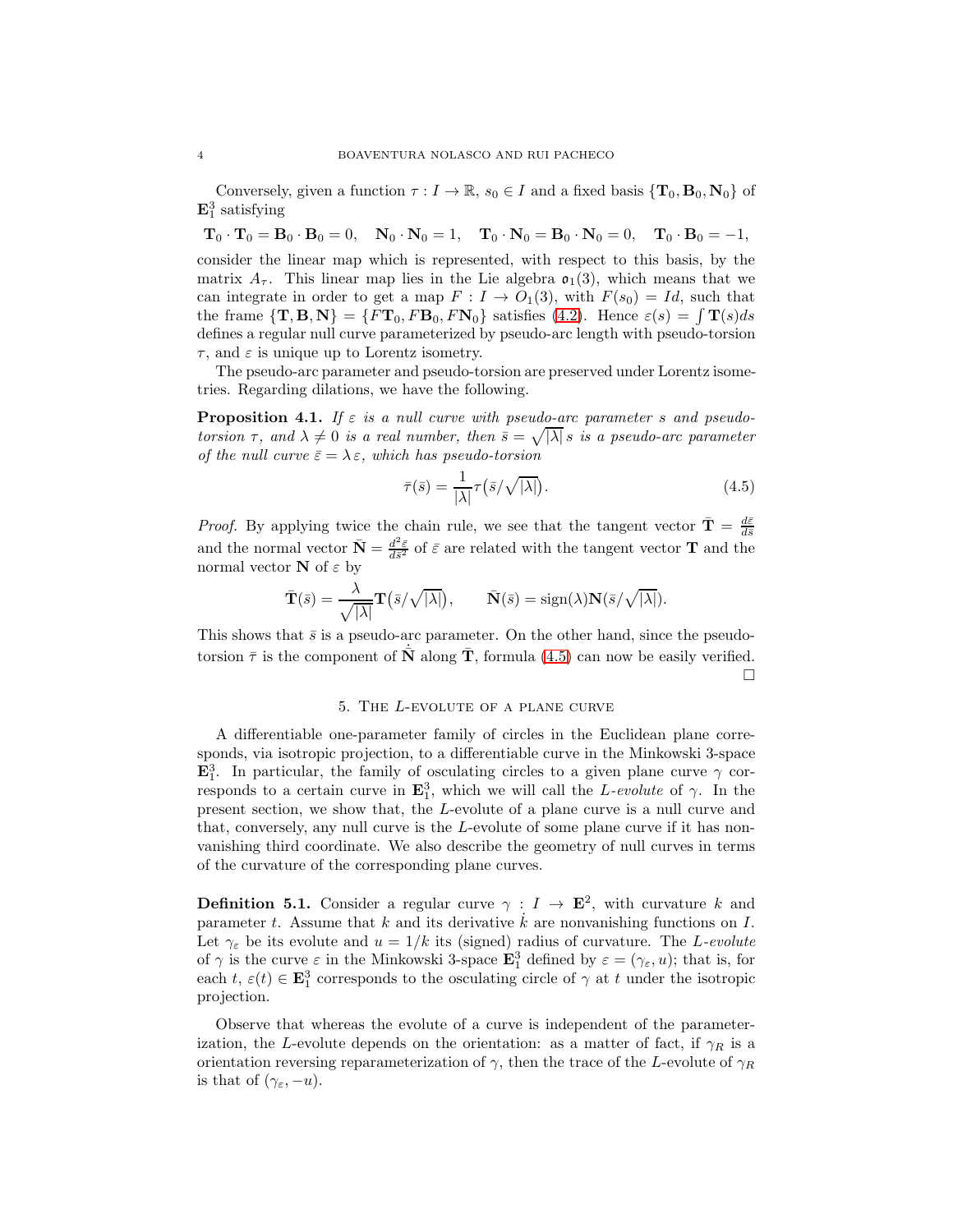<span id="page-4-4"></span>**Proposition 5.2.** Given a regular plane curve  $\gamma : I \to \mathbf{E}^2$  in the conditions of Definition [5.1,](#page-3-2) its L-evolute  $\varepsilon : I \to \mathbf{E}_1^3$  is a null curve in  $\mathbf{E}_1^3$ . Conversely, any null curve  $\varepsilon = (\varepsilon_1, \varepsilon_2, \varepsilon_3) : I \to \mathbf{E}_1^3$  is the L-evolute of some plane curve  $\gamma : I \to \mathbf{E}^2$  if  $\varepsilon_3$  is nonvanishing on I.

*Proof.* Taking into account the Frenet equations for the regular plane curve  $\gamma$ , we have

$$
\dot{\varepsilon} = (\dot{\gamma}_{\varepsilon}, \dot{u}) = (\dot{\gamma} + \dot{u}\mathbf{n} + u\dot{\mathbf{n}}, \dot{u}) = \dot{u}(\mathbf{n}, 1).
$$

Hence  $\dot{\varepsilon} \cdot \dot{\varepsilon} = 0$ , since  $(n, 1)$  is a lightlike vector. Moreover,  $\varepsilon$  is regular, since  $\dot{u} = -\dot{k}/k^2 \neq 0$  on *I*. Hence  $\varepsilon$  is a null curve.

Conversely, let  $\varepsilon$  be a null curve in  $\mathbf{E}_1^3$  with parameter t. We must have  $\dot{\varepsilon}_3(t) \neq 0$ for all t: as a matter of fact, if  $\dot{\varepsilon}_3(t_0) = 0$  for some  $t_0$ , then  $\dot{\varepsilon}_1(t_0)^2 + \dot{\varepsilon}_2(t_0)^2 = 0$ , since  $\varepsilon$  is null; hence  $\dot{\varepsilon}(t_0) = 0$  and  $\varepsilon$  is not regular, which is a contradiction. This means that we can reparameterize  $\varepsilon$  with the parameter  $u = \varepsilon_3(t)$  and assume that  $\varepsilon$  is of the form  $\varepsilon(u) = (\varepsilon_1(u), \varepsilon_2(u), u)$ . By hypothesis,  $u \neq 0$ . Consider the plane curve  $\gamma$  defined by  $\gamma(u) = \gamma_{\varepsilon}(u) - u\dot{\gamma}_{\varepsilon}(u)$ , where  $\gamma_{\varepsilon} = (\varepsilon_1, \varepsilon_2)$ . Observe that  $\gamma_{\varepsilon}$  is a unit speed curve: since  $\dot{\varepsilon}(u) = (\dot{\varepsilon}_1(u), \dot{\varepsilon}_2(u), 1)$  and  $\dot{\varepsilon} \cdot \dot{\varepsilon} = 0$ , we get  $|\dot{\gamma}_{\varepsilon}| = 1$ . Hence  $\gamma$  is an involute of  $\gamma_{\varepsilon}$ ; and, consequently,  $\gamma_{\varepsilon}$  is the evolute of  $\gamma$ . In particular, the curvature k of  $\gamma$  satisfies  $k = \pm 1/u$ . If  $k = 1/u$ , then  $\varepsilon$  is the L-evolute of  $\gamma$ . If  $k = -1/u$ , then  $\varepsilon$  is the L-evolute of a orientation reversing reparameterization  $\bar{\gamma}$ of  $\gamma$ .

 $\Box$ 

To make it clear, throughout the rest of this paper, we will assume that

- a) all plane curves are regular, with nonvanishing  $k$  and  $k$ ;
- b) all null curves, and the L-evolutes in particular, are such that  $\dot{\varepsilon}$  and  $\ddot{\varepsilon}$ are everywhere linearly independent – in particular, we are excluding null straight lines in  $\mathbf{E}_1^3$  and we can always reparameterize by pseudo-arc.

**Proposition 5.3.** Let t be an arc length parameter of  $\gamma$  and  $\varepsilon$  the L-evolute of  $\gamma$ . Let s be a pseudo-arc parameter of  $\varepsilon$ , where  $t = \phi(s)$  and  $\phi$  is a solution of [\(4.1\)](#page-2-1). Then

<span id="page-4-0"></span>
$$
\dot{\phi}(s) = \pm \sqrt{\left| \frac{u(\phi(s))}{\dot{u}(\phi(s))} \right|},\tag{5.1}
$$

where  $u = 1/k$  is the radius of curvature of  $\gamma$ .

*Proof.* By hypothesis, the null curve  $v = \varepsilon \circ \phi$  satisfies  $|\ddot{v}| = 1$ . Taking into account the Frenet equations for plane curves and the chain rule, we have

<span id="page-4-1"></span>
$$
\dot{v}(s) = \dot{\phi}(s)\dot{\varepsilon}(\phi(s)) = \dot{\phi}(s)\dot{u}(\phi(s))(\mathbf{n}(\phi(s)), 1)
$$
\n(5.2)

and

$$
\ddot{v}(s) = \{\ddot{\phi}(s)\dot{u}(\phi(s)) + \dot{\phi}(s)^2 \ddot{u}(\phi(s))\} (\mathbf{n}(\phi(s)), 1) \n- \dot{\phi}(s)^2 k(\phi(s))\dot{u}(\phi(s)) (\mathbf{t}(\phi(s)), 0)
$$
\n(5.3)

Since  $(n, 1)$  is a lightlike vector orthogonal to  $(t, 0)$  it follows that

<span id="page-4-3"></span><span id="page-4-2"></span>
$$
1 = |\ddot{v}(s)| = \dot{\phi}(s)^{4} (k(\phi(s))\dot{u}(\phi(s)))^{2},
$$
\n(5.4)

from which we deduce  $(5.1)$ .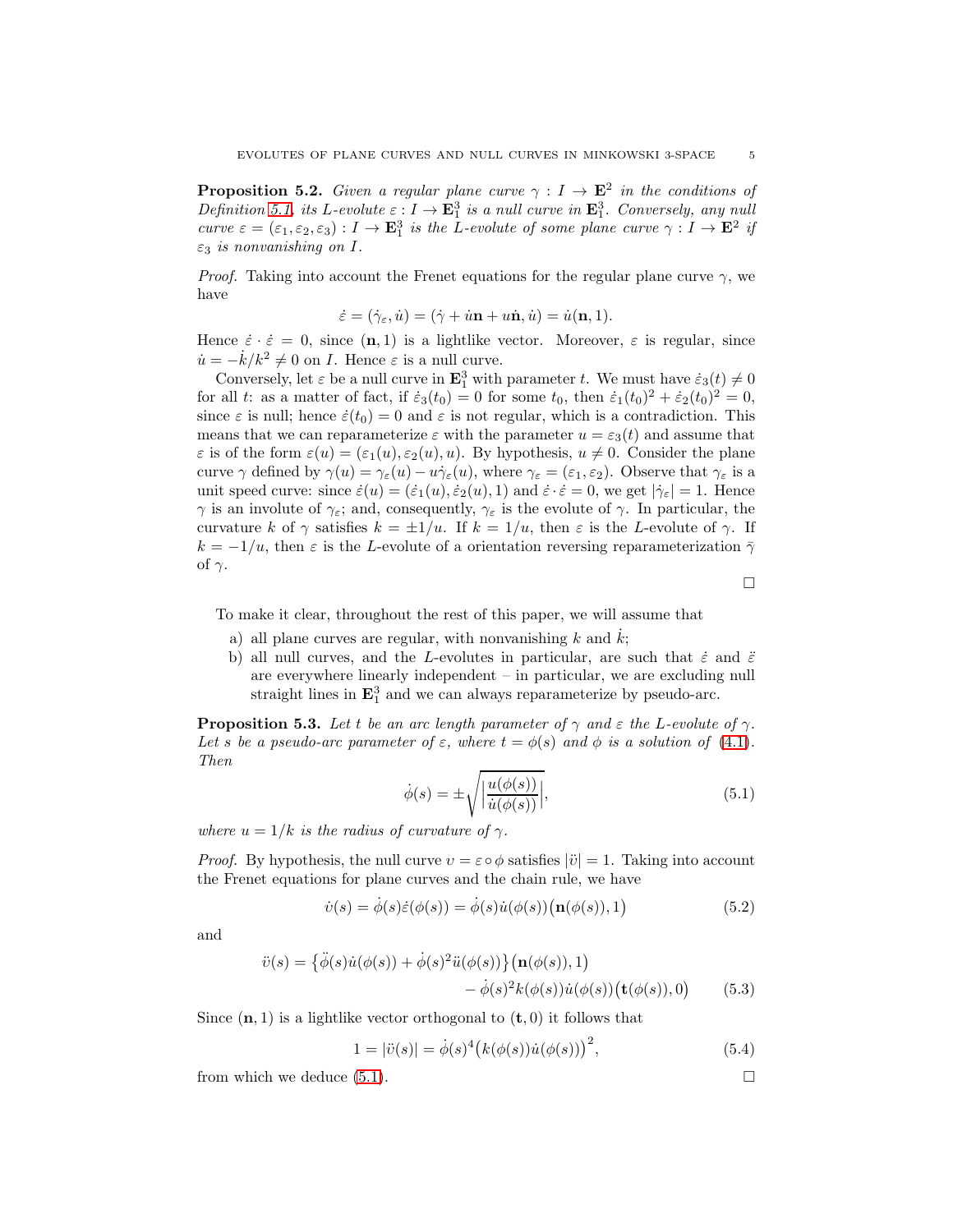**Definition 5.4.** Two plane curves  $\gamma$  and  $\bar{\gamma}$ , with L-evolutes  $\varepsilon$  and  $\bar{\varepsilon}$ , respectively, are said to be Laguerre congruent if the corresponding families of osculating circles are related by a Laguerre transformation, that is, if (up to reparameterization)  $\bar{\varepsilon} = \lambda A \varepsilon + \vec{t}$  for some  $\lambda \neq 0, A \in O_1(3)$ , and  $\vec{t} \in \mathbf{E}_1^3$ .

The identification  $\mathbf{E}^2 \cong \{(u_1, u_2, u_3) \in \mathbf{E}_1^3 | u_3 = 0\}$  induces a natural embedding of the group  $\text{Iso}^+(2) = \mathbb{R}^2 \rtimes SO(2)$  of all rigid motions of  $\mathbf{E}^2$  in the group  $\mathcal{L}$ of Laguerre transformations. The subgroup of  $\mathcal L$  generated by  $\text{Iso}^{+}(2)$  together with the translation group of  $\mathbf{E}_1^3$  will be denoted by  $\mathcal{L}_I$ . We point out that if  $L \in \mathcal{L}_I$  corresponds to a translation along the timelike axis  $\vec{e}_3 = (0, 0, 1)$ , that is,  $L(\vec{u}) = \vec{u} + \alpha \vec{e}_3$  for some real number  $\alpha$ , then the projections of  $\varepsilon$  and  $\bar{\varepsilon} = L(\varepsilon)$  into the Euclidean plane  $\mathbf{E}^2$  coincide, which implies that  $\gamma$  and  $\bar{\gamma}$  are involutes of the same curve and, consequently, they are parallel:  $\bar{\gamma} = \gamma + \alpha n$  where n is the unit normal vector of  $\bar{\gamma}$ .

We also have the following.

<span id="page-5-2"></span>**Theorem 5.5.** Two plane curves  $\gamma$  and  $\bar{\gamma}$  are Laguerre congruent if, and only if, the pseudo-torsions  $\tau$  and  $\bar{\tau}$  of  $\varepsilon$  and  $\bar{\varepsilon}$ , respectively, are related by [\(4.5\)](#page-3-1) for some  $\lambda \neq 0$ .

Proof. Taking into account that the pseudo-torsion and the pseudo-arc parameter are invariant under Lorentz isometries and that, for dilations, [\(4.5\)](#page-3-1) holds, the assertion follows from the fact that the pseudo-torsion determines the null curve up to Lorentz isometry, as observed in Section [4.](#page-2-2)

5.1. The Tait theorem for osculating circles of a plane curve. The correspondence between null curves and curves in the Euclidean plane allows one to relate an old theorem by P.G. Tait on the osculating circles of a plane curve and the following property for null curves observed by L.K. Graves.

**Proposition 5.6** (Graves, [\[10\]](#page-17-4)). A null curve  $\varepsilon$  starting at P lies in the inside of the light cone  $C_P$ .

If  $\varepsilon = (\varepsilon_1, \varepsilon_2, \varepsilon_3)$  is a null curve with  $\varepsilon(t_0) = P$ , then either  $\varepsilon(t)$  lies in the inside the upper part of the light cone  $C_P$  for all  $t > t_0$  or  $\varepsilon(t)$  lies in the inside of the lower part of the light cone  $C_P$  for all  $t > t_0$ . Consequently, in both cases, the circle associated to  $P = \varepsilon(t_0)$  under the isotropic projection does not intersect the circle associated to  $\varepsilon(t)$  for all  $t > 0$  (see Figure [1\)](#page-6-1). This implies the following theorem.

**Proposition 5.7** (Tait, [\[16\]](#page-17-5)). The osculating circles of a curve with monotonic positive curvature are pairwise disjoint and nested.

For some variations on the P.G. Tait result, see [\[9\]](#page-17-6).

5.2. The potential function. Let  $\gamma$  be a regular curve in  $\mathbf{E}^2$  with arc length parameter t and (signed) radius of curvature u. Observe that the sign of  $u\dot{u}$  is changed if the orientation of  $\gamma$  is reversed.

<span id="page-5-0"></span>**Definition 5.8.** Take an arc length parameter t of  $\gamma$  such that  $u\dot{u} > 0$ . In [\(5.1\)](#page-4-0), choose

$$
sign(\dot{\phi}) = sign(\dot{u}) = sign(u)
$$

and let s be the corresponding pseudo-arc parameter of the L-evolute of  $\gamma$ . The potential function of  $\gamma$  is the (positive) function

<span id="page-5-1"></span>
$$
f(s) = \dot{\phi}(s)\dot{u}(\phi(s)) = \sqrt{u(\phi(s))\dot{u}(\phi(s))}.
$$
\n(5.5)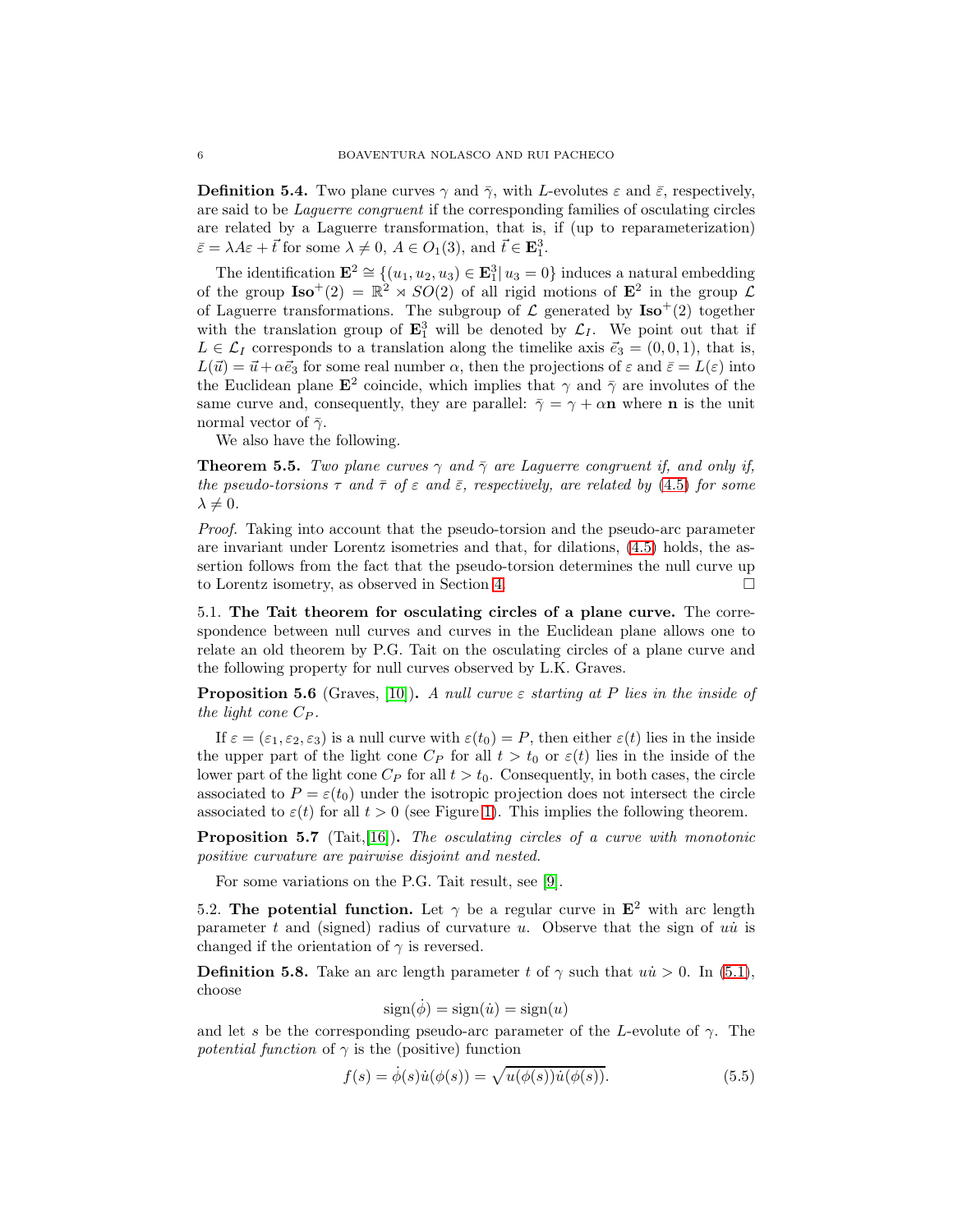

<span id="page-6-1"></span>FIGURE 1.

**Proposition 5.9.** If f is the potential function of  $\gamma$ , the pseudo-torsion  $\tau$  of  $\varepsilon$  is given by

<span id="page-6-2"></span>
$$
\tau = \frac{1}{f}\ddot{f} - \frac{1}{2f^2}(\dot{f}^2 + 1). \tag{5.6}
$$

*Proof.* In view of [\(5.2\)](#page-4-1), [\(5.3\)](#page-4-2) and [\(5.4\)](#page-4-3), the tangent and normal vectors of  $v = \varepsilon \circ \phi$ are given by

<span id="page-6-4"></span>
$$
\mathbf{T}(s) = f(s)(\mathbf{n}(\phi(s)), 1), \quad \mathbf{N} = \dot{f}(s)(\mathbf{n}(\phi(s)), 1) - (\mathbf{t}(\phi(s)), 0). \tag{5.7}
$$

From this one can check that that the binormal vector is given by

<span id="page-6-5"></span>
$$
\mathbf{B}(s) = \Big( -\frac{\dot{f}(s)}{f(s)} \mathbf{t}(\phi(s)) + \frac{1}{2f(s)} \{ \dot{f}(s)^2 - 1 \} \mathbf{n}(\phi(s)), \frac{1}{2f(s)} \{ \dot{f}(s)^2 + 1 \} \Big). \tag{5.8}
$$

On the other hand, differentiating  $N$ , we get

$$
\dot{\mathbf{N}}(s) = \Big(\big\{\ddot{f}(s) - k(\phi(s))\dot{\phi}(s)\big\}\mathbf{n}(\phi(s)) - \dot{f}(s)k(\phi(s))\dot{\phi}(s)\mathbf{t}(\phi(s)), \ddot{f}(s)\Big).
$$

Observe also that

$$
k(\phi(s))\dot{\phi}(s)=\frac{\dot{\phi}(s)}{u(\phi(s))}=\frac{\dot{\phi}(s)\dot{u}(\phi(s))}{u(\phi(s))\dot{u}(\phi(s))}=\frac{1}{f(s)}.
$$

Hence

$$
\dot{\mathbf{N}}(s) = \Big(\big\{\ddot{f}(s) - \frac{1}{f(s)}\big\}\mathbf{n}(\phi(s)) - \frac{\dot{f}(s)}{f(s)}\mathbf{t}(\phi(s)), \ddot{f}(s)\Big).
$$

Since  $\tau = -\dot{\mathbf{N}} \cdot \mathbf{B}$ , we deduce [\(5.6\)](#page-6-2).

Up to  $\mathcal{L}_I$ -congruence, the curve  $\gamma$  and its L-evolute can be recovered from its potential function  $f$  as follows.

<span id="page-6-0"></span>**Theorem 5.10.** Let  $f:(\alpha,\beta) \to \mathbb{R}$  be a positive and differentiable function on the open interval  $(\alpha, \beta)$ . Take  $s_0 \in (\alpha, \beta)$  and a constant  $b_0$  such that  $\int_{s_0}^{s} f(v)dv + b_0$  is nonvanishing on  $(s_0, \beta)$ . Set  $\theta(s) = \int_{s_0}^{s} \frac{1}{f(v)} dv$ . Then the null curve  $\varepsilon : (s_0, \beta) \to \mathbf{E}_1^3$ given by

<span id="page-6-3"></span>
$$
\varepsilon(s) = \int_{s_0}^s \left( \cos \theta(v), \sin \theta(v), 1 \right) f(v) dv + (0, 0, b_0)
$$
\n(5.9)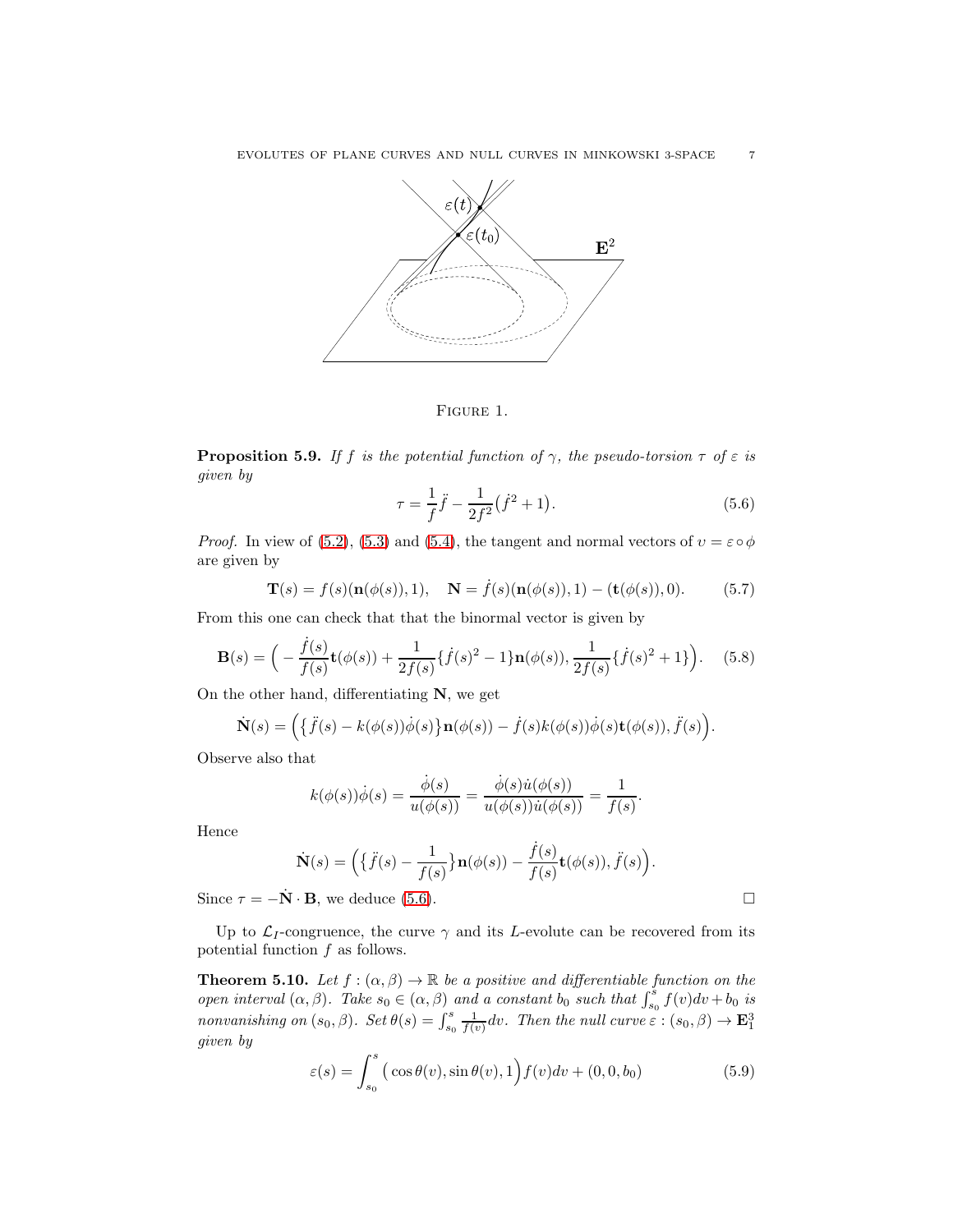has pseudo-arc parameter s and  $\varepsilon$  is the L-evolute of some regular plane curve  $\gamma$ with potential function  $f:(s_0,\beta)\to\mathbb{R}$ . Up to a rigid motion in  $\mathbf{E}^2$ , this plane curve is given by

<span id="page-7-0"></span>
$$
\gamma(t) = \int_{s_0}^{\phi^{-1}(t)} \left( \cos \theta(v), \sin \theta(v) \right) \dot{\phi}(v) dv,
$$
\n(5.10)

where the arc length parameter t of  $\gamma$  satisfies  $t = \phi(s)$  for some strictly monotone function  $\phi$  :  $(s_0, \beta) \rightarrow \mathbb{R}$  with derivative

<span id="page-7-2"></span>
$$
\phi(s) = \frac{\int_{s_0}^{s} f(v)dv + b_0}{f(s)}.
$$
\n(5.11)

Moreover, if  $\bar{\gamma}$  is another regular plane curve with potential function  $f : (s_0, \beta) \rightarrow$ R, then  $\bar{\gamma}$  coincides with  $\gamma$  up to rigid motion, for some constant b. Consequently, any two plane curves with the same potential function are  $\mathcal{L}_I$ -congruent. Conversely, if  $\gamma$  and  $\bar{\gamma}$  are  $\mathcal{L}_I$ -congruent, then they have the same potential function.

Proof. Differentiating [\(5.9\)](#page-6-3) we get

$$
\dot{\varepsilon}(s) = f(s)(\cos \theta(s), \sin \theta(s), 1).
$$

From this we see that  $\dot{\varepsilon} \cdot \dot{\varepsilon} = 0$ , that is,  $\varepsilon$  is a null curve. Differentiating again, we obtain

$$
\ddot{\varepsilon}(s) = (-\sin\theta(s), \cos\theta(s), 0) + \dot{f}(s)(\cos\theta(s), \sin\theta(s), 1).
$$

Hence  $\ddot{\varepsilon} \cdot \ddot{\varepsilon} = 1$ , which means that s is a pseudo-arc parameter of  $\varepsilon$ .

By hypothesis,  $\varepsilon_3(s) = \int_{s_0}^s f(v)dv + b_0$  is nonvanishing on  $(s_0, \beta)$ . Hence, by Proposition [5.2,](#page-4-4)  $\varepsilon$  is the L-evolute of some plane curve. The radius of curvature u of this plane curve at s is precisely  $\varepsilon_3(s)$ . On the other hand, a simple computation shows that t is an arc length parameter for the curve  $\gamma$  defined by [\(5.10\)](#page-7-0) and that the radius of curvature of  $\gamma$  at s is  $\varepsilon_3(s)$ . Hence, the fundamental theorem of plane curves assures that, up to rigid motion in  $\mathbf{E}^2$ , the plane curve whose L-evolute is  $\varepsilon$ coincides with  $\gamma$ .

Now, take any curve  $\bar{\gamma}$  with potential function  $f : (s_0, \beta) \to \mathbb{R}$ . Let  $\bar{t}$  and  $\bar{u}$  be an arc length parameter and the radius of curvature, respectively, of  $\bar{\gamma}$ , so that, by definition of potential function,

$$
f(s) = \dot{\overline{\phi}}(s)\overline{\dot{u}}(\overline{\phi}(s)) = \sqrt{\overline{u}(\overline{\phi}(s))\dot{u}(\overline{\phi}(s))},
$$

with  $\bar{t} = \bar{\phi}(s)$ . According to our choices in the definition of potential function, we have

$$
\frac{d\bar{t}}{ds} = \epsilon \sqrt{\bar{u}/\dot{\bar{u}}},
$$

where  $\epsilon := \text{sign}(\bar{\phi}) = \text{sign}(\bar{u}) = \text{sign}(\bar{u})$ . From the first equation we see that  $f = d\bar{u}/ds$  and multiplying both it follows that  $\frac{d\bar{t}}{ds} = \bar{u}/f$ . Hence

<span id="page-7-1"></span>
$$
\bar{u}(\bar{\phi}(s)) = \int_{s_0}^s f(v)dv + \bar{u}(\bar{\phi}(s_0)), \quad \frac{d\bar{t}}{ds} = \frac{\int_{s_0}^s f(v)dv + \bar{u}(\bar{\phi}(s_0))}{f(s)}.
$$
\n(5.12)

Taking  $b_0 := \bar{u}(\bar{\phi}(s_0))$  we see from [\(5.12\)](#page-7-1) that  $\gamma$  and  $\bar{\gamma}$  have the same curvature function and the same arc length parameter  $t = \bar{t}$ , which means that  $\gamma$  and  $\bar{\gamma}$  are related by a rigid motion. In particular, the L-evolute  $\bar{\varepsilon}$  of  $\bar{\gamma}$  is also given by [\(5.9\)](#page-6-3) up to rigid motion acting on the first two coordinates. We can see this constructively as follows.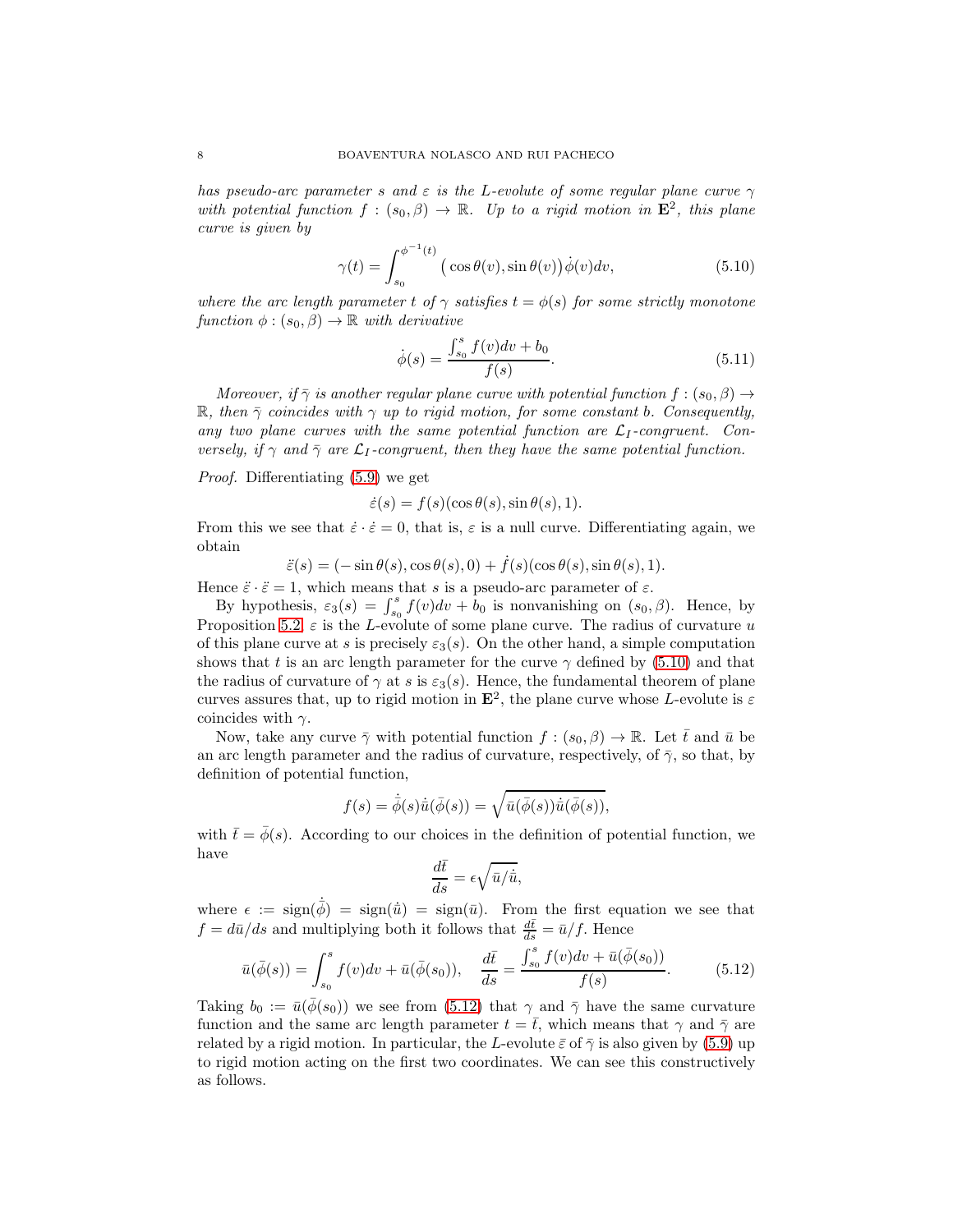Let  $\bar{\varepsilon} = (\bar{\varepsilon}_1, \bar{\varepsilon}_2, \bar{\varepsilon}_3)$  be the L-evolute of  $\bar{\gamma}$ . By definition of L-evolute,  $\bar{\varepsilon}_3(s)$  =  $\bar{u}(\bar{\phi}(s))$ . On the other hand, we know that the evolute  $\gamma_{\bar{\varepsilon}}=(\bar{\varepsilon}_1,\bar{\varepsilon}_2)$  of  $\bar{\gamma}$  has arc length  $\bar{u}$  and curvature  $k_{\varepsilon} = 1/\bar{u}\dot{\bar{u}}$ . Since

$$
\int k_{\bar{\varepsilon}} d\bar{u} = \int \frac{1}{\bar{u}\dot{\bar{u}}} \frac{d\bar{u}}{ds} ds = \int \frac{1}{f} ds,
$$

setting  $\theta(s) = \int_{s_0}^s \frac{1}{f(v)} dv$ , the curve  $\gamma_{\tilde{\varepsilon}}$  is given, up to rigid motion, by

$$
\gamma_{\bar{\varepsilon}}(\bar{u}(\bar{\phi}(s))) = \int_{s_0}^s (\cos \theta(v), \sin \theta(v)) f(v) dv,
$$

by the fundamental theorem of plane curves. Consequently, the L-evolute  $\bar{\varepsilon}$  is given, up to rigid motion acting on the first two coordinates, by

$$
\bar{\varepsilon}(s) = \int_{s_0}^s \big(\cos\theta(v), \sin\theta(v), 1\big) f(v) dv + (0, 0, \bar{u}(\bar{\phi}(s_0))).
$$

Finally, if  $\gamma$  and  $\bar{\gamma}$  are  $\mathcal{L}_I$  congruent, then their L-evolutes  $\bar{\varepsilon}$  and  $\varepsilon$  satisfy  $\bar{\varepsilon}(s)$  =  $A\varepsilon(s) + \overline{b}$ , with common pseudo-arc parameter s, where A is a rigid motion acting on the first two coordinates and  $\vec{b} = (0, 0, b_0) \in \mathbf{E}_1^3$ . Hence, the corresponding curvature radius satisfy  $\bar{u}(\bar{\phi}(s)) = u(\phi(s)) + b$ . Consequently,  $\bar{f}(s) = d\bar{u}/ds =$  $du/ds = f(s)$ , and we are done.

 $\Box$ 

Remark 5.11. These results provide a scheme to integrate equations [\(4.4\)](#page-2-3). Given a function  $\tau(s)$ , if  $f(s)$  is a solution to the differential equation [\(5.6\)](#page-6-2), then the null curve [\(5.9\)](#page-6-3) has pseudo-torsion  $\tau$  and pseudo-arc parameter s. This means that the components of the tangent vector

<span id="page-8-3"></span>
$$
\mathbf{T} = \left(\cos\left(\int \frac{1}{f} ds\right) f, \sin\left(\int \frac{1}{f} ds\right) f, f\right) \tag{5.13}
$$

of  $\varepsilon$  satisfy [\(4.4\)](#page-2-3). Moreover, all solutions of [\(5.6\)](#page-6-2) for a given  $\tau(s)$  arise in this way.

<span id="page-8-0"></span>Remark 5.12. We have also obtained a description of all plane curves which are Laguerre congruent to a given curve  $\gamma$ . As a matter of fact, starting with  $\gamma$ , compute its potential function and the pseudo-torsion  $\tau$  of its L-evolute making use of [\(5.5\)](#page-5-1) and [\(5.6\)](#page-6-2); in view of Theorem [5.5,](#page-5-2) find the general solution of the equation

$$
\frac{1}{|\lambda|}\tau(s/\sqrt{|\lambda|}) = \frac{1}{f(s)}\ddot{f}(s) - \frac{1}{2f^2(s)}(\dot{f}^2(s) + 1)
$$

for each  $\lambda \neq 0$ ; since this is a second order differential equation, the two initial conditions together with the parameter  $\lambda$  determine a three-parameter family of potential functions; for any such function  $f$ , formulas [\(5.10\)](#page-7-0) and [\(5.11\)](#page-7-2) define a curve in the plane which is Laguerre equivalent to  $\gamma$ . Conversely, any curve which is Laguerre congruent to  $\gamma$  arises in this way, up to rigid motion.

<span id="page-8-4"></span>*Example* 1. Equation [\(5.6\)](#page-6-2) is equivalent to  $2\tau f^2 = 2f\ddot{f} - (f^2 + 1)$ . Differentiating this, we obtain the third order linear ordinary differential equation

<span id="page-8-1"></span>
$$
\dddot{f} - 2\tau \dot{f} - \dot{\tau} f = 0. \tag{5.14}
$$

For  $\tau = -\frac{5}{2s^2}$ , the general solution of [\(5.14\)](#page-8-1) is

<span id="page-8-2"></span>
$$
f(s) = as + bs \sin(2 \ln s) + cs \cos(2 \ln s), \tag{5.15}
$$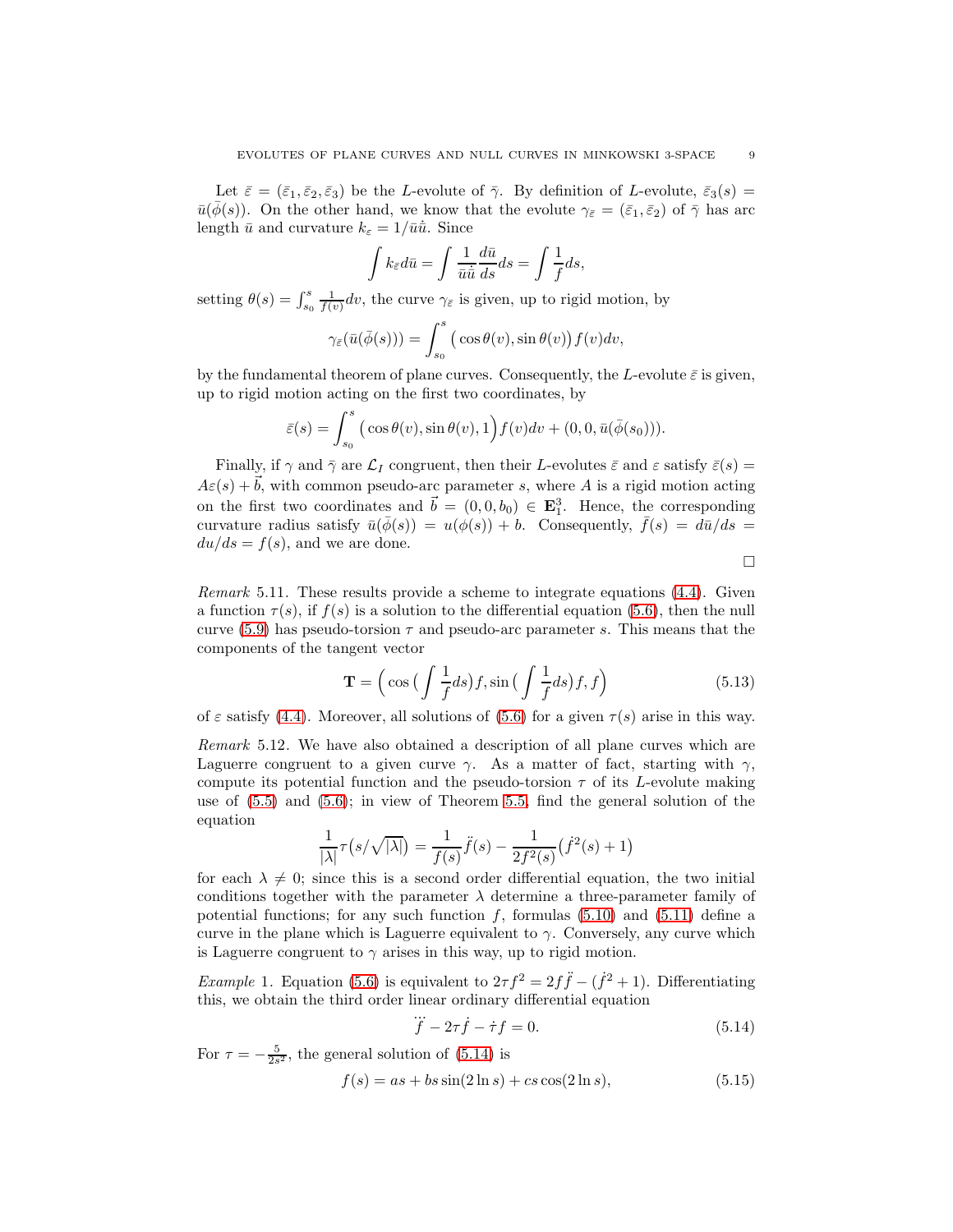and a straightforward computation shows that the solutions of [\(5.6\)](#page-6-2), with  $\tau = -\frac{5}{2s^2}$ , are precisely those functions [\(5.15\)](#page-8-2) satisfying  $b^2 + c^2 - a^2 = -\frac{1}{4}$ . In particular, for  $c = b = 0$  and  $a = \frac{1}{2}$  we get the solution  $f(s) = \frac{s}{2}$ . In view of Theorem [5.10,](#page-6-0) the arc length t of the plane curve  $\gamma$  associated to this potential function is given by  $t = \frac{s^2}{4}$  $rac{s^2}{4}$  and we have

<span id="page-9-0"></span>
$$
\gamma(t) = \frac{t}{2} \left( \sin(\ln 4t) + \cos(\ln 4t), \sin(\ln 4t) - \cos(\ln 4t) \right). \tag{5.16}
$$

Up to Euclidean motion,  $\gamma$  is the logarithmic spiral  $\theta \mapsto e^{\theta}(\cos \theta, \sin \theta)$  reparameterized by arc length t. The L-evolute of  $\gamma$  is given by

$$
\varepsilon(t(s)) = \frac{s^2}{8}(\sin(2\ln s) + \cos(2\ln s), \sin(2\ln s) - \cos(2\ln s), 2).
$$

This null curve is an example of a *Cartan slant helix* in  $\mathbf{E}_1^3$ . A Cartan slant helix in  $\mathbf{E}_1^3$  is a null curve parameterized by pseudo-arc whose normal vector makes a constant angle with a fixed direction. Accordingly to the classification established in [\[4\]](#page-16-4), Cartan slant helices are precisely those null curves whose pseudo-torsions are of the form  $\pm \frac{1}{(cs+b)^2}$ , where  $c \neq 0$  and b are constants.

Example 2. Let us consider the Cornu's Spiral

$$
\gamma(t) = \left(\int_0^t \cos(v^2/2)dv, \int_0^t \sin(v^2/2)dv\right).
$$

This is a plane curve with arc length t and radius of curvature  $u = 1/t$ . From [\(5.1\)](#page-4-0), [\(5.5\)](#page-5-1) and [\(5.6\)](#page-6-2) we can see that the L-evolute of  $\gamma$  has pseudo-arc  $s = 2\sqrt{t}$ , for  $t > 0$ , the potential function is  $f_{\gamma}(s) = 8/s^3$  and the pseudo-torsion is  $\tau = 15/2s^2 - s^6/128$ . For this pseudo-torsion  $\tau$ , the general solution of [\(5.14\)](#page-8-1) is

$$
f(s) = \frac{a+b\sin\left(s^4/32\right) + c\cos\left(s^4/32\right)}{s^3};
$$

and the solutions of [\(5.6\)](#page-6-2) are precisely those functions  $f(s)$  satisfying  $a^2 - b^2 - c^2 =$ 64.

<span id="page-9-1"></span>*Example* 3. The potential functions associated to the pseudo-torsion  $\tau = -\frac{3}{8s^2} - \frac{1}{2s}$ are of the form

$$
f(s) = a\sqrt{s} + b\sin(2\sqrt{s})\sqrt{s} + c\cos(2\sqrt{s})\sqrt{s},
$$

with  $a^2 - b^2 - c^2 = 1$ . For  $a = 1$  and  $b = c = 0$ , formula [\(5.10\)](#page-7-0), with  $s_0 = 0$  and  $b_0 = 0$ , gives  $\gamma(t(s)) = \frac{2}{3}(x(t(s)), y(t(s)))$ , where

$$
x(t(s)) = \frac{1}{2}\sqrt{s}(2s-3)\sin(2\sqrt{s}) + \frac{3}{4}(2s-1)\cos(2\sqrt{s}) + \frac{3}{4}
$$

$$
y(t(s)) = \frac{3}{4}(2s-1)\sin(2\sqrt{s}) - \frac{1}{2}\sqrt{s}(2s-3)\cos(2\sqrt{s}).
$$

In the Figure [2,](#page-10-0) the curve  $\gamma$  is represented on the left, for  $0 < s < 500$ ; on the right, one can see the plane curve  $\bar{\gamma}$  associated to the potential function  $f_{\bar{\gamma}}(s)$  =  $\sqrt{2s} + \sin(2\sqrt{s})\sqrt{s}$  (which corresponds to the choice  $a = \sqrt{2}$ ,  $b = 1$  and  $c = 0$ ), obtained by numerical integration of [\(5.10\)](#page-7-0), with  $s_0 = 0$  and  $b_0 = 0$ , also for  $0 < s < 500$ .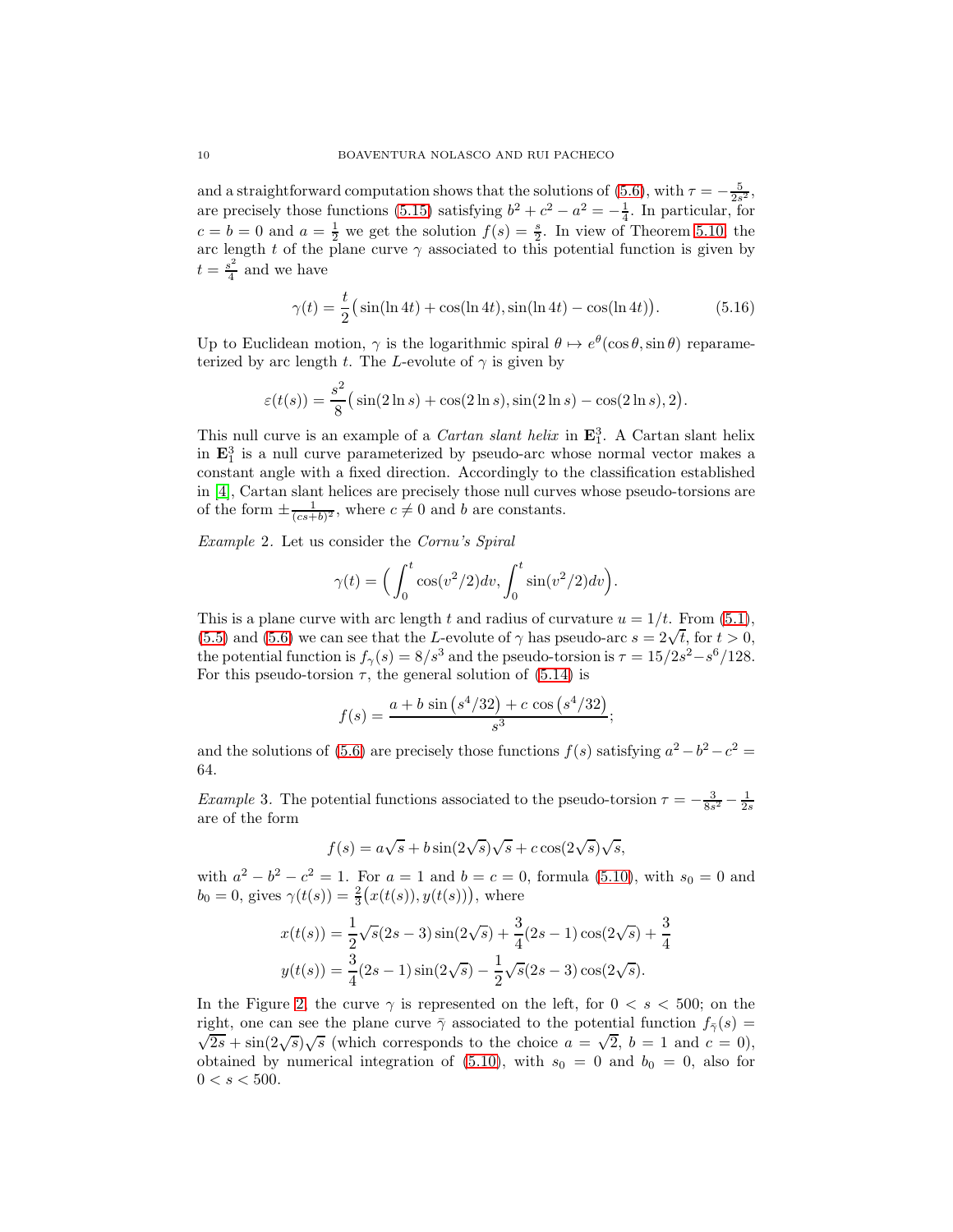

<span id="page-10-0"></span>FIGURE 2. The Laguerre congruent plane curves  $\gamma$  and  $\bar{\gamma}$  associated to the potential functions  $f_{\gamma}(s) = \sqrt{s}$  and  $f_{\gamma}(s) = \sqrt{2s} +$  $\sin(2\sqrt{s})\sqrt{s}.$ 

5.3. Pseudo-torsion and Schwarzian derivatives. Very recently, Z. Olszak [\[15\]](#page-17-7) observed that the pseudo-torsion of a null curve can be described as follows.

<span id="page-10-4"></span>**Theorem 5.13.** [\[15\]](#page-17-7) If  $\varepsilon : I \to \mathbf{E}_1^3$  is a null curve with pseudo-arc parameter s, then

<span id="page-10-1"></span>
$$
\varepsilon(s) = \varepsilon(s_0) \pm \frac{1}{2} \int_{s_0}^s \frac{1}{\dot{g}(v)} (2g(v), g(v)^2 - 1, g(v)^2 + 1) dv, \tag{5.17}
$$

with  $s, s_0 \in I$ , for some non-zero function g with nonvanishing derivative g on I. The pseudo-torsion  $\tau$  of  $\varepsilon$  is precisely the Schwarzian derivative of g:

$$
\tau = S(g) = \frac{\dddot{g}}{\dot{g}} - \frac{3}{2} \left(\frac{\ddot{g}}{\dot{g}}\right)^2.
$$

Observe that [\(5.17\)](#page-10-1) can be obtained, up to Euclidean isometry in the first two coordinates, from [\(5.9\)](#page-6-3) by using the Weierstrass substitution

<span id="page-10-3"></span>
$$
g(s) = \pm \tan(\theta(s)/2) \tag{5.18}
$$

where  $\theta(s)$  is the turning angle of the corresponding plane curve  $\gamma$  at s.

# 5.4. Potential function of the evolute.

**Theorem 5.14.** Let  $\gamma$  be a plane curve parameterized by arc length t and  $\gamma_{\varepsilon}$  be its evolute. The potential function f and the pseudo-arc parameter s associated to  $\gamma$ are related with the potential function  $f_{\varepsilon}$  and the pseudo-arc parameter  $s_{\varepsilon}$  associated to the evolute  $\gamma_{\varepsilon}$  by

<span id="page-10-5"></span>
$$
f_{\varepsilon}^{2}(s_{\varepsilon}(s)) = 2f^{2}(s) \left| \frac{df}{ds}(s) \right| \tag{5.19}
$$

and  $s_{\varepsilon} = \beta(s)$  with  $\beta(s) = \int_{s_0}^{s}$  $\sqrt{2\left|\frac{df}{ds}(v)\right|}dv + s_{\varepsilon}(s_0)$ . Consequently, the L-evolute of  $\gamma_{\varepsilon}$  is given by

<span id="page-10-2"></span>
$$
\varepsilon_{\gamma_{\varepsilon}}(\beta(s)) = 2 \int_{s_0}^s f(v) \left| \frac{df}{ds}(v) \right| \left( \cos \theta(v), \sin \theta(v), 1 \right) dv, \tag{5.20}
$$

up to congruence in  $\mathcal{L}_I$ , where  $\theta(s) = \int_{s_0}^s \frac{1}{f(v)} dv$ .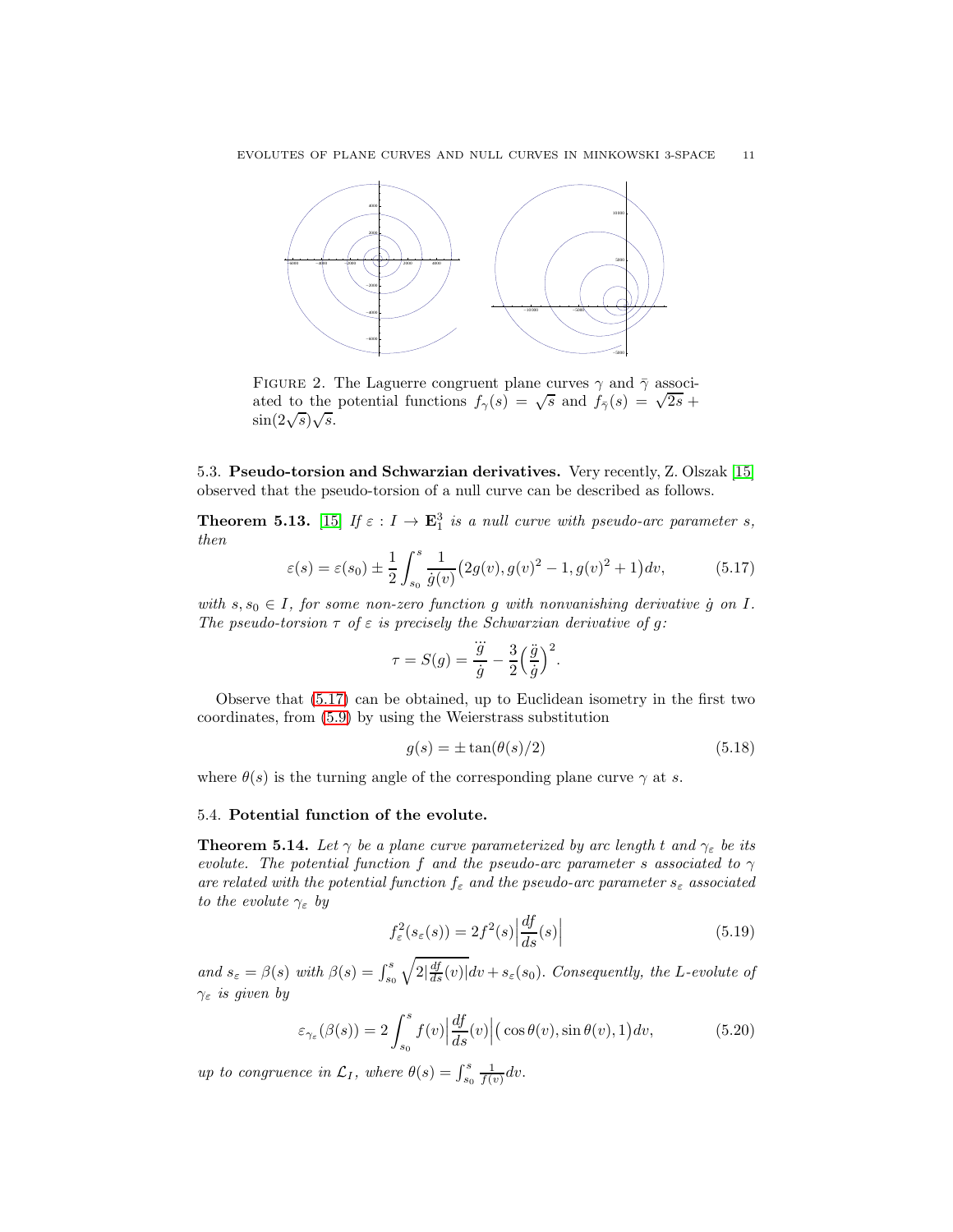*Proof.* Recall that the arc length parameter of  $\gamma_{\varepsilon}$  is precisely the radius of curvature u of  $\gamma$ . By [\(2.1\)](#page-1-0) and taking into account the definition of potential function, the radius of curvature of  $\gamma_{\varepsilon}$  is given by  $u_{\varepsilon} = u\dot{u} = f^2$ . Hence, since  $f = \frac{du}{ds}$ ,

$$
f_{\varepsilon}^{2} = \left| u_{\varepsilon} \frac{du_{\varepsilon}}{du} \right| = \left| f^{2} \frac{du_{\varepsilon}}{ds} \frac{ds}{du} \right| = 2f^{2} \left| \frac{df}{ds} \right|.
$$

On the other hand, taking into account [\(5.1\)](#page-4-0) and the previous observations, we also have

$$
\frac{ds_{\varepsilon}}{ds} = \frac{ds_{\varepsilon}}{du}\frac{du}{ds} = \sqrt{\left|\frac{1}{u_{\varepsilon}}\frac{du_{\varepsilon}}{du}\right|}f = \frac{f_{\varepsilon}}{f} = \sqrt{2\left|\frac{df}{ds}\right|},
$$

hence  $s_{\varepsilon} = \beta(s)$  with  $\beta(s) = \int_{s_0}^s$  $\sqrt{2\left|\frac{df}{ds}(v)\right|}dv + s_{\varepsilon}(s_0).$ 

Formula [\(5.20\)](#page-10-2) follows straightforwardly by applying [\(5.9\)](#page-6-3) to  $f_{\varepsilon}$  and by taking the change of parameter  $s_{\varepsilon} = \beta(s)$ .

**Corollary 5.15.** The pseudo-torsion  $\tau_{\varepsilon}$  of  $\varepsilon_{\gamma_{\varepsilon}}$ , the L-evolute of  $\gamma_{\varepsilon}$ , is given by

<span id="page-11-0"></span>
$$
\tau_{\varepsilon}(s_{\varepsilon} = \beta(s)) = \frac{\tau(s) - S(\beta(s))}{2\left|\frac{df}{ds}\right|},\tag{5.21}
$$

where  $S(\beta(s))$  is the Schwarzian derivative of  $\beta(s)$ .

*Proof.* The turning angles of  $\gamma$  and its evolute  $\gamma_{\varepsilon}$  differ by  $\pi/2$ , which implies that the corresponding functions g and  $g_{\varepsilon}$  given by [\(5.18\)](#page-10-3) satisfy

$$
g_{\varepsilon} \circ \beta(s) = \pm \tan(\theta(s)/2 + \pi/4) = \pm \frac{\tan(\theta(s)/2) + 1}{1 - \tan(\theta(s)/2)} = h \circ g(s)
$$

for some fractional linear transformation h. In particular,  $S(q) = S(q_{\varepsilon} \circ \beta)$ . Hence, Theorem [5.13](#page-10-4) together with the chain rule for the Schwarzian derivative yield

$$
\tau(s) = S(g) = S(g_{\varepsilon} \circ \beta) = (S(g_{\varepsilon}) \circ \beta)\dot{\beta}^{2} + S(\beta) = (\tau_{\varepsilon} \circ \beta)\dot{\beta}^{2} + S(\beta).
$$

Since  $\dot{\beta}^2(s) = 2\left|\frac{df}{ds}\right|$ , we are done.

Example 4. If the pseudo-arc of  $\gamma_{\varepsilon}$  coincides with that of  $\gamma$ , that is  $s_{\varepsilon}(s) = s$ , then we see from [\(5.19\)](#page-10-5) that  $f_{\varepsilon} = f$  and  $\frac{df}{ds} = \pm \frac{1}{2}$ . Hence  $f(s) = \pm \frac{1}{2}s + c$  for some constant c and [\(5.21\)](#page-11-0) yields  $\tau_{\epsilon}(s) = \tau(s)$ . For  $f(s) = \frac{s}{2}$ , the plane curve  $\gamma$  is the logarithmic spiral [\(5.16\)](#page-9-0). More generally, each potential function  $f(s) = \pm \frac{1}{2}s + c$ corresponds to a plane curve whose L-evolute is a Cartan slant helice with pseudotorsion  $\tau = -\frac{5}{2(\pm s + 2c)^2}$ .

Example 5. Let  $\gamma$  be the plane curve associated to the potential function  $f(s) = \sqrt{s}$ (see Example [3\)](#page-9-1). Then its evolute has potential function  $f_{\varepsilon}(\beta(s)) = s^{1/4}$  and  $s_{\varepsilon} = \beta(s)$  satisfies  $\dot{\beta}(s) = s^{-1/4}$ . Integrating this we obtain  $f_{\varepsilon}(s_{\varepsilon}) = \left(\frac{3}{4} s_{\varepsilon}\right)^{1/3}$ . The pseudo-torsion of the extended evolute  $\varepsilon_{\gamma_{\varepsilon}}$  is then given by  $\tau_{\varepsilon}(s_{\varepsilon}) = -\frac{5}{32}(3s_{\varepsilon}/4)^{-2}$  $\frac{1}{2}(3s_{\varepsilon}/4)^{-2/3}$  and we have

$$
\varepsilon_{\gamma_{\varepsilon}}(s_{\varepsilon}(s)) = \left(\sqrt{s}\sin(2\sqrt{s}) + \frac{1}{2}\cos(2\sqrt{s}), \frac{1}{2}\sin(2\sqrt{s}) - \sqrt{s}\cos(2\sqrt{s}), s\right).
$$

$$
\Box
$$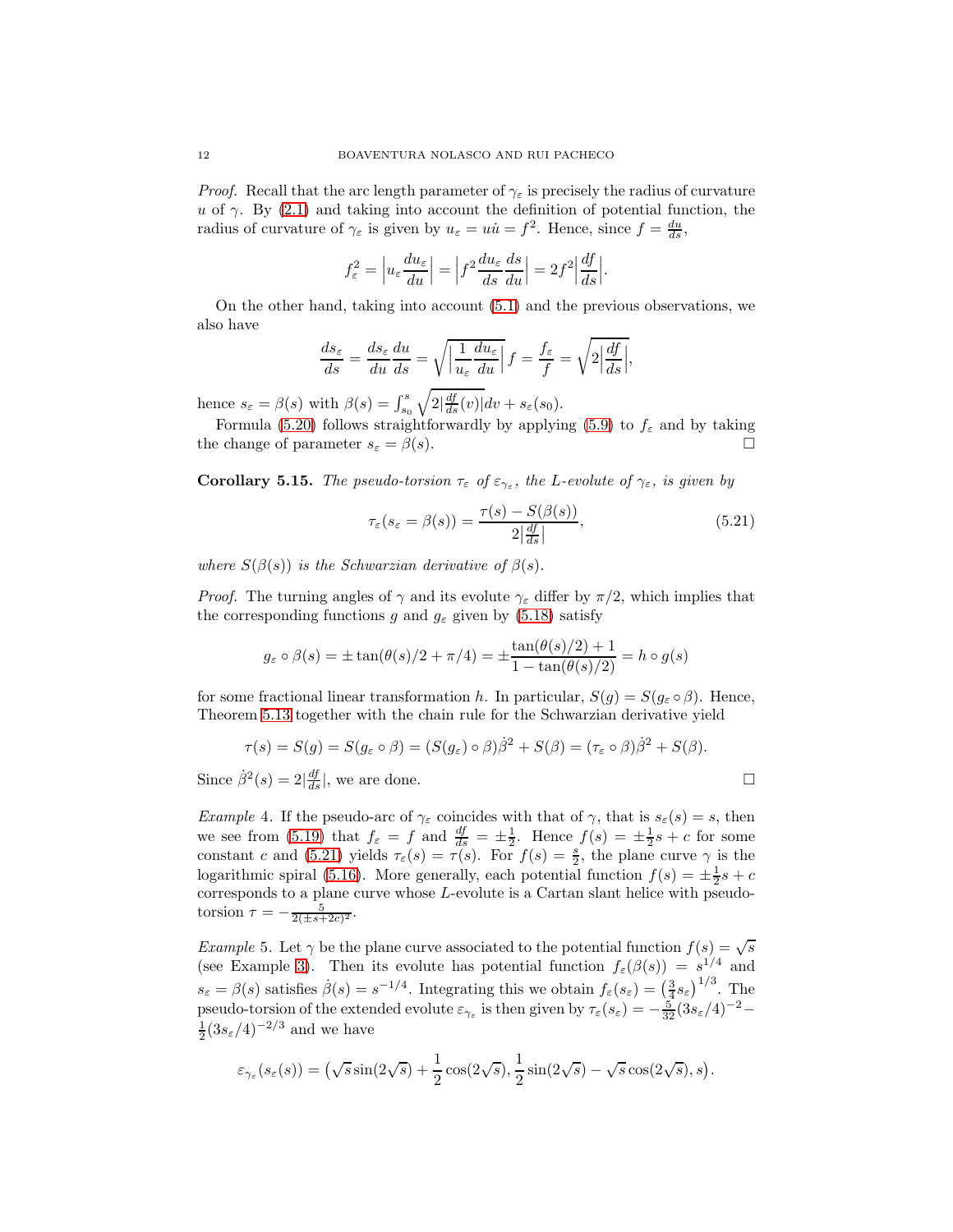5.5. Null helices and the corresponding potential functions. A null curve  $\varepsilon$ parameterized by the pseudo-arc parameter is called a null helix if its pseudo-torsion  $\tau$  is constant [\[7,](#page-16-6) [13,](#page-17-1) [14\]](#page-17-2). Null helices admit the following classification.

**Proposition 5.16.** [\[7\]](#page-16-6) A null helix with pseudo-torsion  $\tau$  and parameterized by the pseudo-arc parameter s is congruent to one of the following:

- (1) if  $\tau < 0$ ,  $\varepsilon_1(s) = \frac{1}{2|\tau|} \left( \cos(\sqrt{2|\tau|} s), \sin(\sqrt{2|\tau|} s), \sqrt{2|\tau|} s \right);$ (2) if  $\tau = 0$ ,  $\varepsilon_2(s) = \left(\frac{s^3}{4} - \frac{s}{3}, \frac{s^2}{2}\right)$  $\frac{s^2}{2}, \frac{s^3}{4} + \frac{s}{3}$
- (3) if  $\tau > 0$ ,  $\varepsilon_3(s) = \frac{1}{2\tau} (\sqrt{2\tau} s, \cosh(\sqrt{2\tau} s), \sinh(\sqrt{2\tau} s)).$

Next we describe the corresponding potential functions.

Theorem 5.17. The potential functions of plane curves whose L-evolutes have constant pseudo-torsion  $\tau$  are precisely the following:

- (1) if  $\tau < 0$ , then  $f_1(s) = a \cos(\sqrt{2|\tau|} s) + b \sin(\sqrt{2|\tau|} s) + c$ , with  $2|\tau|(a^2 + b^2) + c$  $1 = 2|\tau|c^2;$
- (2) if  $\tau = 0$ , then  $f_2(s) = as^2 + bs + c$ , with  $4ac = 1 + b^2$ ;
- (3) If  $\tau > 0$ , then  $f_3(s) = ae^{\sqrt{2\tau}s} + be^{-\sqrt{2\tau}s} + c$ , with  $2\tau c^2 + 1 = 8\tau ab$ .

*Proof.* For  $\tau = 0$ , the general solution of  $(5.14)$  is  $f(s) = as^2 + bs + c$ ; and any such function is a solution of [\(5.6\)](#page-6-2) with  $\tau = 0$  if, and only if,  $4ac = 1 + b^2$ . The remaining cases are deduced similarly.

The curve  $\varepsilon_1$  corresponds to the potential function  $f_1$  with  $a = b = 0$  and  $c = 1/\sqrt{2|\tau|}$ ;  $\varepsilon_2$  corresponds to  $f_2$  with  $a = 3/4$ ,  $b = 0$  and  $c = 1/3$ ;  $\varepsilon_3$  corresponds to  $f_3$  with  $a = b = 1/(2\sqrt{2\tau})$  and  $c = 0$ .

<span id="page-12-1"></span>*Example* 6. Take the potential function  $f(s) = 1/\sqrt{2|\tau|}$ , which corresponds to the null helix  $\varepsilon_1$ . The corresponding plane curve  $\gamma$  is the involute of a circle. Explicitly, by  $(5.11)$ , we have  $\frac{dt}{ds} = s$ , where t is the arc length parameter of  $\gamma$ , hence we have  $s = \sqrt{2t}$  for  $t > 0$ ; from [\(5.10\)](#page-7-0), we conclude that  $\gamma(t) = \frac{1}{|2\tau|}(x(t), y(t))$ , with

$$
x(t) = 2\sqrt{|\tau|t} \sin(2\sqrt{|\tau|t}) + \cos(2\sqrt{|\tau|t})
$$
  

$$
y(t) = \sin(2\sqrt{|\tau|t}) - 2\sqrt{|\tau|t} \cos(2\sqrt{|\tau|t}).
$$

#### 6. Associated curves

<span id="page-12-0"></span>In this section we describe, in terms of their potential function, some classes of associated null curves: Bertrand pairs [\[1,](#page-16-3) [13\]](#page-17-1), null curves with common binormal direction [\[12\]](#page-17-3), and binormal-directional curves [\[4\]](#page-16-4).

6.1. Bertrand pairs. Motivated by the definition of Bertrand curve in the Euclidean space, null Bertrand curves are defined as follows.

**Definition 6.1.** Let  $\varepsilon : I \to \mathbf{E}_1^3$  be a null curve parameterized by pseudo-arc s. The curve  $\varepsilon$  is a *null Bertrand curve* if there exists a null curve  $\bar{\varepsilon} : \bar{I} \to \mathbf{E}_1^3$  and a one-to-one differentiable correspondence  $\beta : I \to \overline{I}$  such that, for each  $s \in I$ , the principal normal lines of  $\varepsilon$  and  $\bar{\varepsilon}$  at s and  $\beta(s)$  are equal. In this case,  $\bar{\varepsilon}$  is called a null Bertrand mate of  $\varepsilon$  and  $(\varepsilon, \overline{\varepsilon})$  is a null Bertrand pair.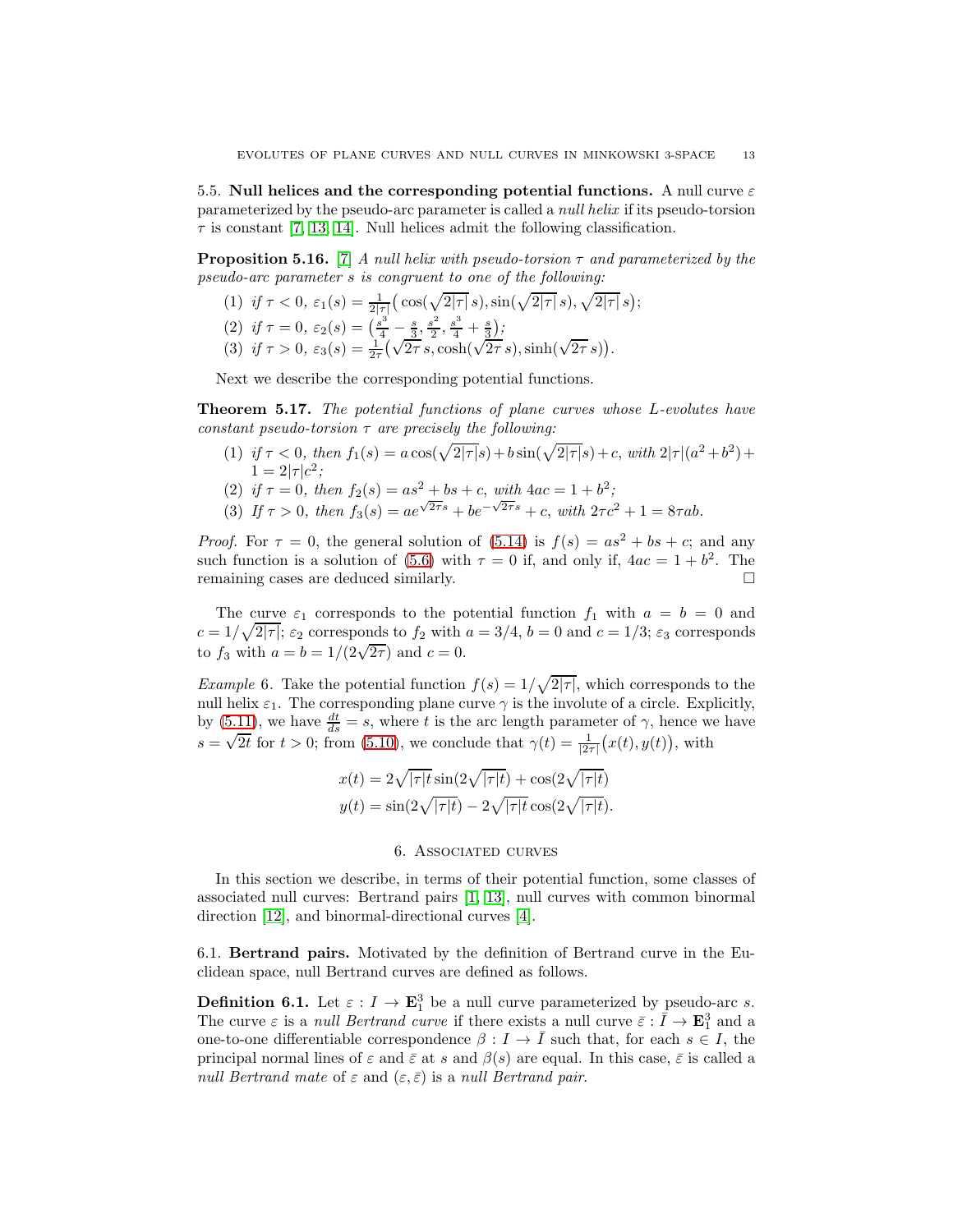**Theorem 6.2.** [\[1,](#page-16-3) [13\]](#page-17-1) Let  $\varepsilon: I \to \mathbf{E}_1^3$  be a null curve parameterized by pseudo-arc s. The null curve  $\varepsilon$  is a null Bertrand curve if, and only if, it has nonzero constant pseudo-torsion  $\tau$ . In this case, if  $\bar{\varepsilon}$  :  $\bar{I} \to \mathbf{E}_1^3$  is a null Bertrand mate of  $\varepsilon$ , with one-to-one correspondence  $\beta : I \to \overline{I}$ , then  $\overline{s} := \beta(s)$  is a pseudo-arc parameter of  $\bar{\varepsilon}$ , the null curve  $\bar{\varepsilon}$  has the same pseudo-torsion  $\tau$ , and  $\beta$  satisfies  $\beta(s) = \pm 1$ . In particular, if  $\varepsilon$  has nonzero constant pseudo-torsion  $\tau$ , then

<span id="page-13-0"></span>
$$
\bar{\varepsilon}(s) = \varepsilon(s) - \frac{1}{\tau} \mathbf{N}(s)
$$
\n(6.1)

defined on I is a null Bertrand mate of  $\varepsilon$ .

**Corollary 6.3.** Let  $(\varepsilon, \bar{\varepsilon})$  be a null Bertrand pair satisfying [\(6.1\)](#page-13-0). Let f and  $\bar{f}$  be the corresponding potential functions. Then

<span id="page-13-1"></span>
$$
\bar{f}(s) = f(s) - \frac{1}{\tau} \frac{d^2 f}{ds^2}(s).
$$
\n(6.2)

*Proof.* Differentiating [\(6.1\)](#page-13-0), it follows that  $\bar{\mathbf{T}}(s) = \mathbf{T}(s) - \frac{1}{\tau} \frac{d^2 \mathbf{T}}{ds^2}(s)$ . In view of  $(5.13)$ , and equating the third components, we conclude  $(6.2)$ .

**Corollary 6.4.** Let  $\gamma$  and  $\bar{\gamma}$  be two plane curves in  $\mathbf{E}^2$  an let  $\varepsilon$  and  $\bar{\varepsilon}$  be the corresponding L-evolutes. Assume that  $(\varepsilon, \bar{\varepsilon})$  is a null Bertrand pair with constant pseudo-torsion  $\tau$  satisfying [\(6.1\)](#page-13-0). Then  $\gamma$  and  $\bar{\gamma}$  are congruent in  $\mathcal{L}_I$  if, and only if the potential function f of  $\gamma$  is  $f(s) = \frac{1}{\sqrt{2}}$  $rac{1}{2|\tau|}$  (see example [6\)](#page-12-1).

*Proof.* Since  $\varepsilon$  and  $\bar{\varepsilon}$  have the same pseudo-arc s,  $\gamma$  and  $\bar{\gamma}$  are congruent in  $\mathcal{L}_I$  if, and only if,  $\bar{f} = f$ . If  $\tau < 0$ , we have, from [\(6.2\)](#page-13-1),

$$
\bar{f}(s) = -a\cos(\sqrt{2|\tau|}s) - b\sin(\sqrt{2|\tau|}s) + c,
$$

with  $2|\tau|(a^2+b^2)+1=2|\tau|c^2$ . Hence  $\bar{f}=f$  if, and only if,  $a=b=0$  and  $c=\frac{1}{\sqrt{2}}$  $rac{1}{2|\tau|}$ . Similarly, if  $\tau > 0$ , it is easy to check that we can not have  $\bar{f} = f$ .

# 6.2. Null curves with common binormal lines.

<span id="page-13-4"></span>**Theorem 6.5.** Let  $\varepsilon : I \to \mathbf{E}_1^3$  be a null curve parameterized by pseudo-arc parameter s, with pseudo-torsion  $\tau$ . Then the following assertions are equivalent:

- a) there exists a null curve  $\bar{\varepsilon}$  :  $\bar{I} \rightarrow \mathbf{E}_{1}^{3}$  and a one-to-one correspondence  $\beta: I \to \overline{I}$  such that, for each  $s \in I$ , the binormal lines of  $\varepsilon$  and  $\overline{\varepsilon}$  are equal at s and  $\beta(s)$ , and  $\bar{s} := \beta(s)$  is a pseudo-arc parameter of  $\bar{\varepsilon}$ ;
- b)  $\tau$  satisfies

<span id="page-13-3"></span>
$$
a_0^2 v(s)^4 = \pm (1 + v(s)\dot{\tau}(s)), \tag{6.3}
$$

for some nonzero constant  $a_0$ , where  $v(s)$  satisfies

<span id="page-13-2"></span>
$$
\frac{1}{v(s)} = -\frac{1}{2} \int \tau^2 ds.
$$
\n(6.4)

Moreover, in this case, the pseudo-torsion of  $\bar{\varepsilon}$  satisfies  $\bar{\tau}(\bar{s} = \beta(s)) = \pm \tau(s)$ .

*Proof.* Assume that  $\bar{s} = \beta(s)$  is a pseudo-arc parameter of  $\bar{\varepsilon}$  and that  $\varepsilon$  and  $\bar{\varepsilon}$  have common binormal lines at corresponding points, that is

$$
\bar{\mathbf{B}}(\beta(s)) = a(s)\mathbf{B}(s),
$$

and

$$
\bar{\varepsilon}(\beta(s)) = \varepsilon(s) + v(s)\mathbf{B}(s)
$$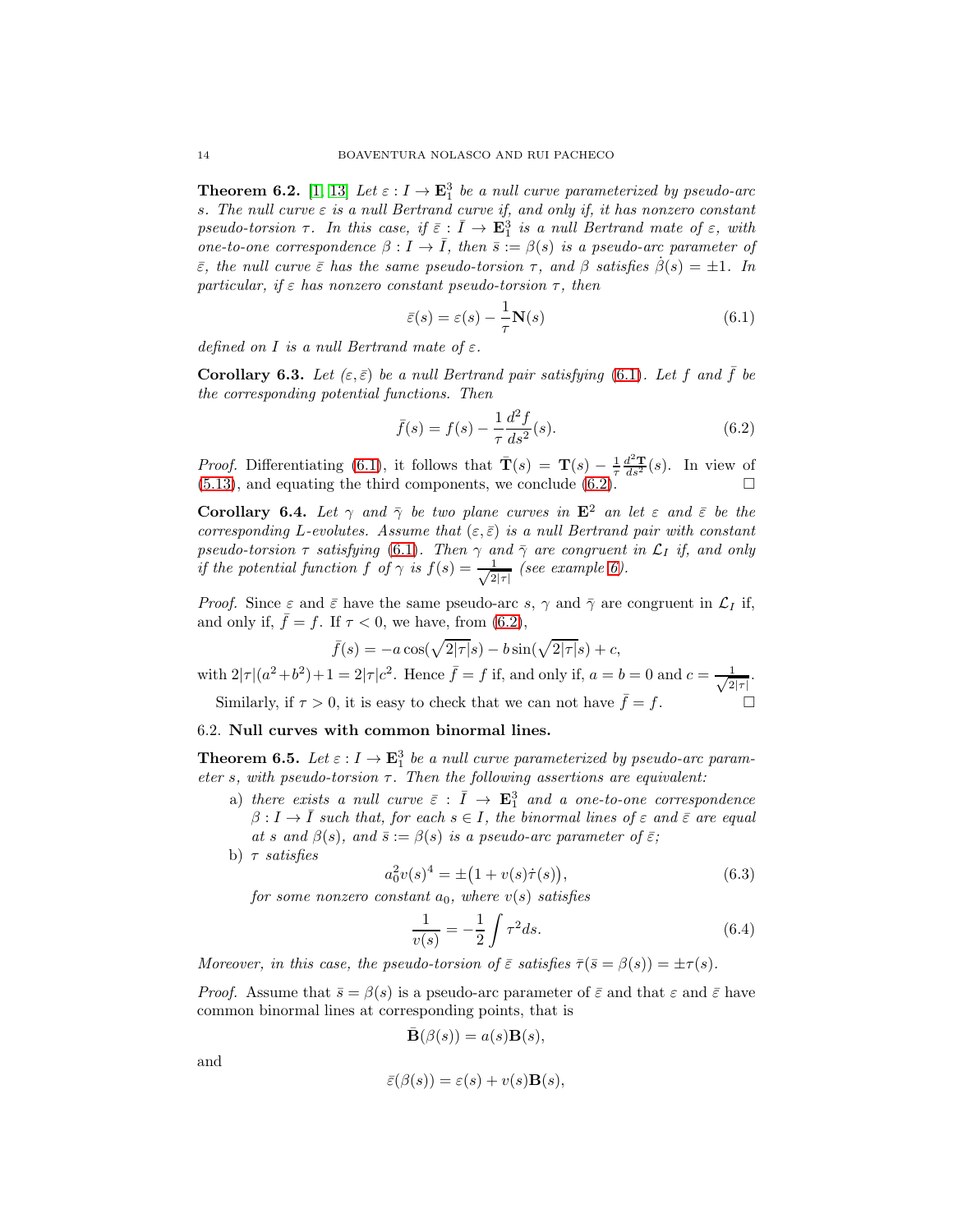for some function  $v(s) \neq 0$ . Differentiating this with respect to s, we get

<span id="page-14-0"></span>
$$
\dot{\beta}\bar{\mathbf{T}} = \mathbf{T} + \dot{v}\mathbf{B} + v\tau\mathbf{N}.\tag{6.5}
$$

Taking the inner product of both terms of this equation with  $\overline{B}$ , we obtain

<span id="page-14-1"></span>
$$
\dot{\beta} = a. \tag{6.6}
$$

Since  $\bar{\mathbf{T}}$  is a lightlike vector, that is  $\bar{\mathbf{T}} \cdot \bar{\mathbf{T}} = 0$ , it also follows from [\(6.5\)](#page-14-0) that

<span id="page-14-2"></span>
$$
-2\dot{v} + v^2\tau^2 = 0,\t\t(6.7)
$$

which means that  $(6.4)$  holds.

Differentiating  $(6.5)$  with respect to s, and taking  $(6.6)$  into account, we have

<span id="page-14-4"></span>
$$
a^{3}\overline{\mathbf{N}} = (a + av\dot{\tau} + 2a\dot{v}\tau - \dot{a}v\tau)\mathbf{N} + (a\ddot{v} + av\tau - \dot{a}\dot{v})\mathbf{B} + (av\tau^{2} - \dot{a})\mathbf{T}.
$$
 (6.8)

Since  $\bar{\mathbf{N}} \cdot \bar{\mathbf{B}} = 0$ , the component of  $\bar{\mathbf{N}}$  along **T** must vanish, that is

<span id="page-14-3"></span>
$$
\dot{a} = av\tau^2. \tag{6.9}
$$

Hence, taking  $(6.7)$  and  $(6.9)$  into account, we can rewrite  $(6.8)$  as

 $a^3\bar{\mathbf{N}} = a(1 + v\dot{\tau})\mathbf{N} + av\tau(1 + \dot{\tau}v)\mathbf{B}.$ 

Now, since  $\bar{\mathbf{N}} \cdot \bar{\mathbf{N}} = 1$ , from this we get

<span id="page-14-5"></span>
$$
a^4 = (1 + v\dot{\tau})^2. \tag{6.10}
$$

Hence

$$
\bar{\mathbf{N}} = \pm (\mathbf{N} + v\tau \mathbf{B}).
$$

By differentiation of  $\bar{\mathbf{B}}(\beta(s)) = a(s)\mathbf{B}(s)$  with respect to s, it follows that

$$
a\dot{\mathbf{B}} = \dot{a}\mathbf{B} + a\tau \mathbf{N} = a\tau (\mathbf{N} + v\tau \mathbf{B}) = \pm a\tau \bar{\mathbf{N}}.
$$

Since the pseudo-torsion  $\bar{\tau}$  is defined by  $\bar{\mathbf{B}} = \bar{\tau} \mathbf{N}$ , we conclude that  $\bar{\tau}(\beta(s)) = \pm \tau(s)$ . Observe also that [\(6.7\)](#page-14-2) and [\(6.9\)](#page-14-3) imply that  $\dot{a}/a = 2\dot{v}/v$ , and consequently  $a = a_0v^2$ for some constant  $a_0$ . Inserting this in [\(6.10\)](#page-14-5), we obtain [\(6.3\)](#page-13-3).

Conversely, given a null curve  $\varepsilon$  with pseudo-arc parameter s and pseudo-torsion  $\tau$ , take a function  $v(s)$  satisfying [\(6.3\)](#page-13-3) and [\(6.4\)](#page-13-2) for some nonconstant  $a_0$ . Consequently,  $v(s)$  also satisfies [\(6.7\)](#page-14-2). For  $a = a_0 v^2$ , it is clear that the equalities [\(6.9\)](#page-14-3) and [\(6.10\)](#page-14-5) hold. Define  $\zeta(s) = \varepsilon(s) + v(s)B(s)$ . Differentiating twice with respect to s, we get

$$
\dot{\zeta}(s) = \mathbf{T} + \dot{v}\mathbf{B} + v\tau\mathbf{N}, \qquad \ddot{\zeta}(s) = (1 + 2\dot{v}\tau + v\dot{\tau})\mathbf{N} + (\ddot{v} + v\tau)\mathbf{B} + v\tau^2\mathbf{T}.
$$

From this, straightforward computations show that  $\zeta$  is a null curve and that  $|\zeta|^2 =$  $a<sup>4</sup>$ . This means, taking [\(4.1\)](#page-2-1) into account, that the parameter defined by  $\bar{s} = \beta(s)$ , with  $\beta$  satisfying  $\dot{\beta} = a$ , is a pseudo-arc parameter of  $\zeta$ . Consider the corresponding reparameterization  $\bar{\varepsilon} = \zeta \circ \beta^{-1}$ . We can check as above that the tangent vector  $\bar{\mathbf{T}}$ and the principal normal vector  $\bar{N}$  of  $\bar{\varepsilon}$  satisfy

<span id="page-14-6"></span>
$$
\bar{\mathbf{T}} = \frac{1}{a} (\mathbf{T} + \dot{v} \mathbf{B} + v\tau \mathbf{N}), \quad \bar{\mathbf{N}} = \pm (\mathbf{N} + v\tau \mathbf{B}). \tag{6.11}
$$

Since, by definition,  $\vec{\mathbf{B}}$  is the unique null vector such that  $\vec{\mathbf{B}} \cdot \vec{\mathbf{T}} = -1$  and  $\vec{\mathbf{B}} \cdot \vec{\mathbf{N}} = 0$ , we conclude that  $\vec{\mathbf{B}}(\beta(s)) = a(s)\mathbf{B}(s)$ . we conclude that  $\mathbf{B}(\beta(s)) = a(s)\mathbf{B}(s)$ .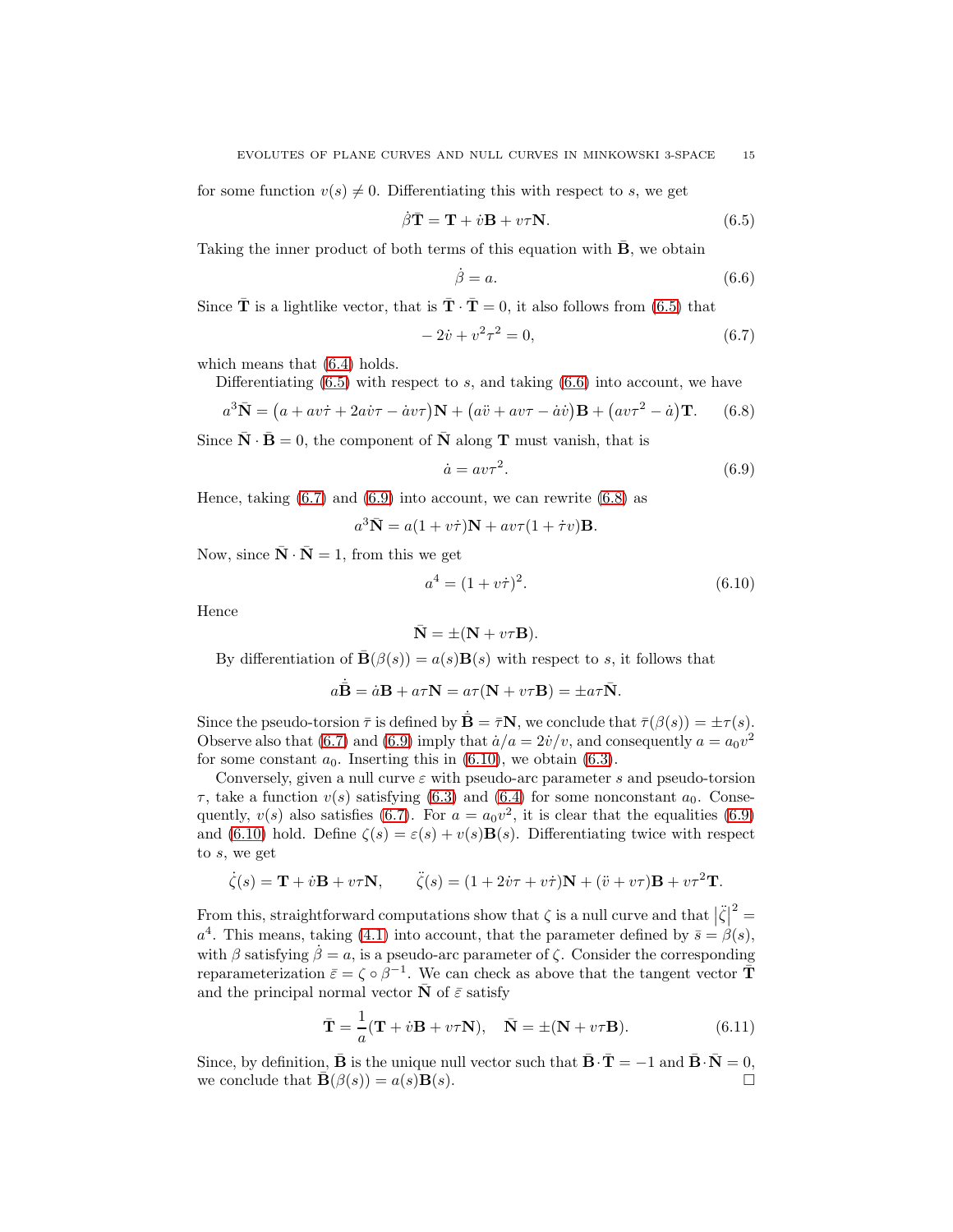Given a curve  $\gamma: I \to \mathbf{E}^3$  in the Euclidean space  $\mathbf{E}^3$ , parameterized by arc length t, if there exists another curve  $\bar{\varepsilon}$  :  $\bar{I} \to \mathbf{E}^3$  and a one-to-one correspondence  $\beta: I \to I$  such that, for each  $t \in I$ , the binormal lines of  $\gamma$  and  $\overline{\gamma}$  are equal at t and  $\beta(t)$ , and  $\bar{t} := \beta(t)$  is an arc length parameter of  $\bar{\gamma}$ , then both curves are plane curves, that is, their torsions vanish identically (see [\[11\]](#page-17-8), page 161). For null helices in the Minkowski space we have a similar result.

<span id="page-15-0"></span>**Corollary 6.6.** A null helix  $\varepsilon$ , parameterized by pseudo-arc s, with constant pseudotorsion  $\tau$ , admits a null curve  $\bar{\varepsilon}$ , parameterized by pseudo-arc  $\bar{s} = \beta(s)$ , with common binormal lines at corresponding points (that is,  $\mathbf{B}(\beta(s)) = a(s)\mathbf{B}(s)$ ) if, and only if,  $\tau = 0$ .

*Proof.* If  $\tau$  is constant, then, any function  $v(s)$  defined by [\(6.4\)](#page-13-2) must be of the form

$$
v(s) = \frac{1}{v_0 - \frac{1}{2}\tau^2 s}
$$

for some integration constant  $v_0$ , and  $(6.3)$  implies that

$$
\frac{a_0^2}{(v_0 - \frac{1}{2}\tau^2 s)^4} = \pm 1,
$$

which holds if, and only if,  $\tau = 0$  and  $a_0 = \pm v_0^2$ 

Since the potential function  $\bar{f}$  of  $\bar{\varepsilon}$  is the third component of  $\bar{\mathbf{T}}$ , we see from [\(5.7\)](#page-6-4), [\(5.8\)](#page-6-5) and [\(6.11\)](#page-14-6) that

$$
\bar{f}(\bar{s} = \beta(s)) = \frac{1}{a_0 v^2(s)} \Big\{ f(s) + \frac{v^2(s)\tau^2(s)}{4f(s)} (f^2(s) + 1) + v(s)\tau(s)\dot{f}(s) \Big\}.
$$

Remark 6.7. In [\[12\]](#page-17-3), the authors investigated pairs of null curves possessing common binormal lines. We point out that Theorem [6.5](#page-13-4) does not contradicts the main result in [\[12\]](#page-17-3) since in that paper the parameters are not necessarily the pseudoarc parameters. If one considers that the binormals coincide at corresponding points,  $\mathbf{B}(\beta(s)) = a(s)\mathbf{B}(s)$ , and that s and  $\bar{s} = \beta(s)$  are precisely the pseudo-arc parameters of  $\varepsilon$  and  $\bar{\varepsilon}$ , then the additional condition [\(6.3\)](#page-13-3) is necessary.

# 6.3. W-directional curves.

**Definition 6.8.** Let  $\varepsilon$  be a null curve in  $\mathbf{E}_1^3$  parameterized by the pseudo-arc parameter s and W a null vector field along  $\varepsilon$ . A null curve  $\bar{\varepsilon}$  parameterized by pseudo-arc  $\bar{s} = \beta(s)$  is a W-directional curve of  $\varepsilon$  if the tangent vector **T** coincides with the vector **W** at corresponding points:  $\bar{\mathbf{T}}(\beta(s)) = \mathbf{W}(s)$ .

Let us consider first the binormal-directional curve of  $\varepsilon$ , that is, take  $\mathbf{W} = \mathbf{B}$ , where **B** is the binormal vector field of  $\varepsilon$ .

**Theorem 6.9.** [\[4\]](#page-16-4) Let  $\varepsilon$  be a null curve in  $\mathbf{E}_1^3$  parameterized by the pseudo-arc parameter s with non-zero pseudo-torsion  $\tau$ . Let  $\bar{\varepsilon}$  be its null binormal-directional curve with pseudo-torsion  $\bar{\tau}$  and pseudo-arc parameter  $\bar{s} = \beta(s)$ . Then,  $\frac{d\bar{s}}{ds} = \pm \tau(s)$ and

$$
\bar{\tau}(\beta(s)) = \frac{1}{\tau(s)}.
$$

. В последните последните под извести в последните се при в село в село в село в село в село в село в село в с<br>В село в село в село в село в село в село в село в село в село в село в село в село в село в село в село в сел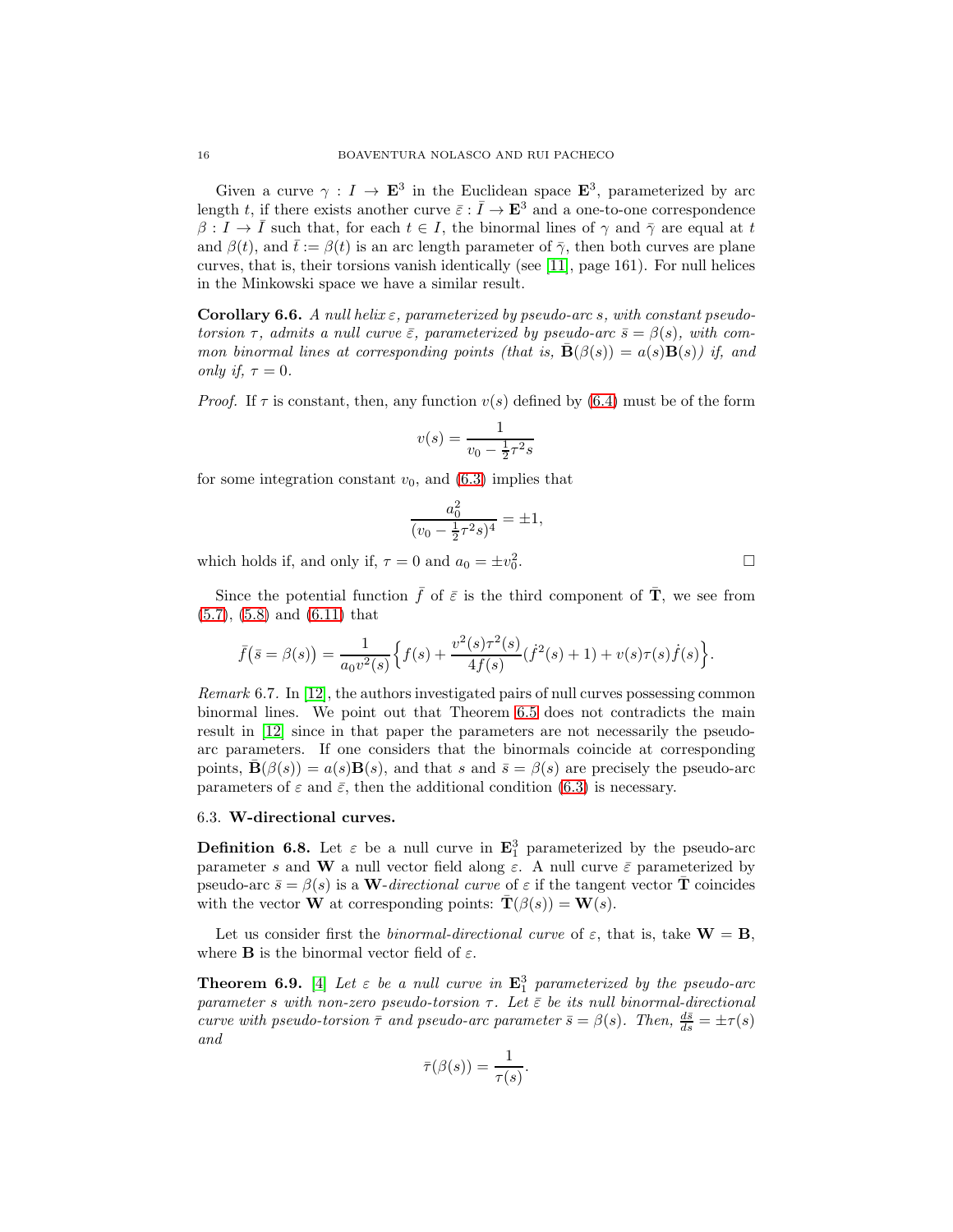Since  $\mathbf{T}(\beta(s)) = \mathbf{B}(s)$ , from [\(5.8\)](#page-6-5) we see that the potential function of  $\bar{\varepsilon}$  is given by

$$
\bar{f}(\bar{s} = \beta(s)) = \frac{1}{2f(s)}(\dot{f}^2(s) + 1),
$$

with  $\frac{d\bar{s}}{ds} = \pm \tau(s)$ .

Example 7. Consider the potential function  $f(s) = s/2$ . As shown in Example [1,](#page-8-4) this is the potential function associated to the L-evolute  $\varepsilon$  of the logarithmic spiral [\(5.16\)](#page-9-0), which has pseudo-torsion  $\tau(s) = -\frac{5}{2s^2}$ . The potential function associated to the binormal-directional curve  $\bar{\varepsilon}$  of  $\varepsilon$  is then given by  $\bar{f}(\beta(s)) = \frac{5}{4s}$ . Since  $\frac{d\bar{s}}{ds} = \pm \frac{5}{2s^2}$ , we can take  $\bar{s} = \frac{5}{2s}$ . Hence  $\bar{f}(\bar{s}) = \bar{s}/2$ , that is  $\bar{\varepsilon}$  is the L-evolute of a logarithmic spiral congruent to  $(5.16)$  in  $\mathcal{L}_I$ .

We finish this paper with the observation that, given a null curve  $\varepsilon$  parameterized by pseudo-arc, there exists a null helix  $\bar{\varepsilon}$ , parameterized by pseudo-arc, with pseudotorsion  $\bar{\tau} = 0$  and a 1-1 correspondence between points of the two curves  $\varepsilon$  and  $\bar{\varepsilon}$ such that, at corresponding points, the tangent lines are parallel.

<span id="page-16-5"></span>**Theorem 6.10.** Let  $\varepsilon$  be a null curve in  $\mathbf{E}_1^3$  parameterized by the pseudo-arc parameter s with nonzero pseudo-torsion  $\tau$ . Let  $\lambda$  be a function whose Schwarzian derivative satisfies  $S(\lambda) = -\tau/2$ . Define  $\bar{s} = \lambda(s)$  and  $\mathbf{W}(\bar{s} = \lambda(s)) := \dot{\lambda}(s)\mathbf{T}(s)$ , where **T** is the tangent vector of  $\varepsilon$ . Then the **W**-directional curve  $\bar{\varepsilon}$  is a null helix with pseudo-parameter  $\bar{s}$  and pseudo-torsion  $\bar{\tau} = 0$ .

*Proof.* Let  $\bar{\varepsilon}$  be the W-directional curve (unique up to translation), that is  $\dot{\bar{\varepsilon}}(\bar{s})$  =  $\mathbf{W}(\bar{s})$ . Since

$$
\frac{d\mathbf{W}}{d\bar{s}}(\lambda(s)) = \frac{\ddot{\lambda}(s)}{\dot{\lambda}(s)}\mathbf{T}(s) + \dot{\mathbf{T}}(s),
$$

and s is a pseudo-arc parameter of  $\varepsilon$ , meaning that  $\dot{\mathbf{T}} \cdot \dot{\mathbf{T}} = 1$ , we see that we also have  $\dot{\mathbf{W}} \cdot \dot{\mathbf{W}} = 1$ . Hence  $\bar{s}$  is a pseudo-arc parameter of  $\varepsilon$ . Since **T** is a solution of  $(4.3)$ , a straightforward computation shows that **W** satisfies

$$
\frac{d^3\mathbf{W}}{d\bar{s}^3} = 0,
$$

which means that  $\bar{\varepsilon}$  is a null helix with pseudo-torsion  $\bar{\tau} = 0$ . As a matter of fact, this is a particular case of the reduction procedure of a third order linear differential equation detailed in Cartan's book [\[2\]](#page-16-7) (page 48).  $\Box$ 

# **REFERENCES**

- <span id="page-16-3"></span>[1] H. Balgetir, M. Bectass, and J. Inoguchi, Null Bertrand curves and their characterizations, Note Mat. 23, (2004), no. 1, 7–13.
- <span id="page-16-7"></span><span id="page-16-0"></span>[2] E. Cartan, Leçons sur la théorie des espaces à connexion projective, Paris, Gauthier-Villars, 1937.
- <span id="page-16-4"></span>[3] T. E. Cecil, Lie sphere geometry, Universitext, Springer-Verlag, New York, 1992.
- [4] J. H. Choi and Y. H. Kim, *Note on Null Helices in*  $\mathbf{E}_1^3$ , Bull. Korean Math. Soc. 50 (2013) no 3, 885–899.
- <span id="page-16-1"></span>[5] K.L. Duggal, and A. Bejancu. Lightlike submanifolds of semi-Riemannian manifolds and applications, Kluwer Academic Publishers, Dordrecht, 1996.
- <span id="page-16-2"></span>[6] K.L. Duggal, and B. Sahin. Differential Geometry of Lightlike Submanifolds, Birkhäuser, 2010.
- <span id="page-16-6"></span>[7] A. Ferrández, A. Giménez, and P. Lucas. Null generalized helices in Lorentzian space forms, Internat. J. Modern Phys. A 16 (2001), 4845–4863.